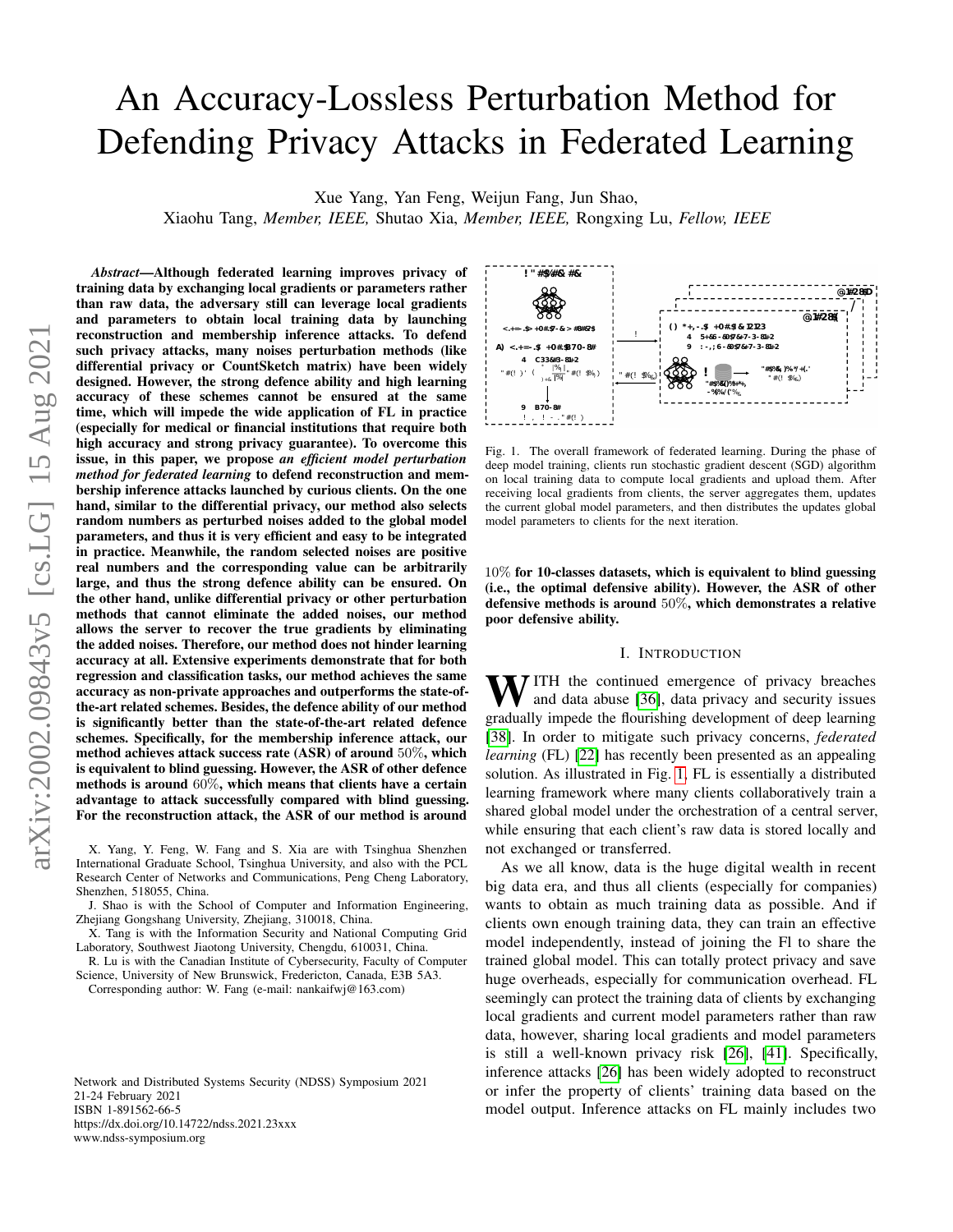attacks: tracing (a.k.a. membership inference) attacks, and reconstruction attacks. The goal of *reconstruction attacks* is to recover original training data as accurate as possible. The goal of *membership inference attacks* is to infer if a particular individual data record was included in the training dataset. This is a decisional problem, and its accuracy directly demonstrates the leakage of the model about its training data. Note that we mainly focus on the privacy attacks that will leak the training data of clients, and thus other attacks are beyond the scope of this paper.

To defense inference attacks launched by curious clients, many privacy-preserving federated learning schemes [\[23\]](#page-11-5), [\[27\]](#page-11-6), [\[35\]](#page-11-7) widely adopt the *differential privacy* technique [\[7\]](#page-10-0) due to its theoretical guarantee of privacy protection and low computational and communication complexity. However, there is a trade-off between privacy guarantee and learning accuracy. If the added noises is strong, the differential privacy works for defence, but the noise inevitably hurts the accuracy and may even stop FL from making progress [\[11\]](#page-10-1). If the noise is not strong enough, the defence may face failure. In order to overcome such drawback, many related works [\[8\]](#page-10-2), [\[24\]](#page-11-8), [\[30\]](#page-11-9) have been designed. For example, the work in [30] has suggested to randomly select and share a small fraction of gradient elements (those with large magnitudes) to reduce privacy loss. Fan et. al. [\[8\]](#page-10-2) have leveraged element-wise adaptive gradients perturbations to defeat reconstruction attacks and maintain high model accuracy. In [\[24\]](#page-11-8), a CountSketch matrix is used to perturb global model parameters for defending reconstruction and membership inference attacks.

Unfortunately, the defence ability and learning accuracy of these schemes are still unsatisfactory, especially for medical or financial institutions that require both high accuracy and strong privacy guarantee. The main reason is that the perturbed noises added in gradients or model parameters cannot be eliminated, which will inevitably reduce the learning accuracy compared with the training without perturbation. Meanwhile, the defence ability is not strong enough due to the utility consideration in practice (i.e., It should avoid reducing the learning accuracy too much to make the trained model unusable). Therefore, how to design an efficient method in FL that can ensure high defence ability for inference attacks without sacrificing learning accuracy is still a big challenge [\[14\]](#page-11-10), [\[17\]](#page-11-11).

In this paper, we aim to efficiently address such challenge and propose *an efficient model perturbation method for federated learning to defend inference attacks launched by curious clients and ensure high learning accuracy at the same time*. The main novelty and contributions are two-folds:

• We propose an efficient model perturbation method to prevent clients obtaining true global model parameters and local gradients, and thus defenses against reconstruction and membership inference attacks [\[26\]](#page-11-3). On the one hand, similar to the differential privacy, our method also selects random numbers as noises added to the global model parameters, and thus it is very efficient and easy to be integrated. Note that the randomly selected noises are positive real number and the corresponding value can be

arbitrarily large, which shows a strong defensive ability. On the other hand, unlike differential privacy [\[30\]](#page-11-9) or other perturbation methods [\[8\]](#page-10-2), [\[24\]](#page-11-8) that cannot eliminate the added noises, our method ensures that the server can recover the true gradients by eliminating the added noises. Therefore, our method does not hinder learning accuracy at all.

• In order to evaluate our method from *learning accuracy* and *inference attacks defence*, we conduct extensive experiments on several large-sale datasets, and compare our method with several the state-of-the-art related schemes. Empirical results show that our scheme can achieve the same learning accuracy as the scheme that trains model with true parameters (i.e., FedAvg [\[22\]](#page-11-2)), which demonstrates that our method does not harm learning accuracy. Meanwhile, both learning accuracy and defence ability of our method are better than the related defence schemes [\[8\]](#page-10-2), [\[24\]](#page-11-8), [\[30\]](#page-11-9). More specifically, for the membership inference attack, our method achieves attack success rate of around 50%, which is equivalent to blind guessing. However, the attack success rate of other defence methods  $[8]$ ,  $[24]$ ,  $[30]$  is around  $60\%$ , which means that clients have a certain advantage to attack successfully compared with blind guessing. For the reconstruction attack, the attack success rate of our method is around 10% for 10-classes datasets, which is equivalent to blind guessing (i.e., the optimal defensive ability). However, the attack success rates of other defensive methods [\[8\]](#page-10-2), [\[24\]](#page-11-8), [\[30\]](#page-11-9) are around 50%, which demonstrates a relative poor defensive ability.

Note that we admit that our method alone does not fundamentally defend all the attacks launched from curious clients. As claimed in [\[24\]](#page-11-8), there does not exist any defense that is effective for all the attacks that infer privacy. Meanwhile, similar to [\[8\]](#page-10-2), [\[24\]](#page-11-8), [\[30\]](#page-11-9), we focus on the inference attacks launched by curious clients and do not consider the attacks launched by the server. Actually, we can assume the server is honest and clients are honest-but-curious. To the best of our knowledge, this assumption is widespread in the real word. For example, a insurance headquarter requires all its subsidiaries to join the FL to train a global model for analyzing the insurance behavior of customers. Obviously, the headquarter is trusted by all subsidiaries, but the competing relationships between subsidiaries and they distrust each other, so it should be ensured that none of subsidiaries can obtain the private data of other subsidiaries. If we want to consider both the server and clients are honest-but-curious, our method can be easily incorporated with existing methods such as homomorphic encryption, secret sharing or secure multi-party computing to satisfy the privacypreserving requirements.

Roadmap In Section [II,](#page-2-0) we outline preliminaries. In Section [III,](#page-3-0) we state the threat model and design goals. We present the proposed scheme in Section [IV,](#page-3-1) followed by the theoretical analysis about security in Section [V.](#page-5-0) Experimental results are presented in Section [VI.](#page-7-0) Finally we discuss related work in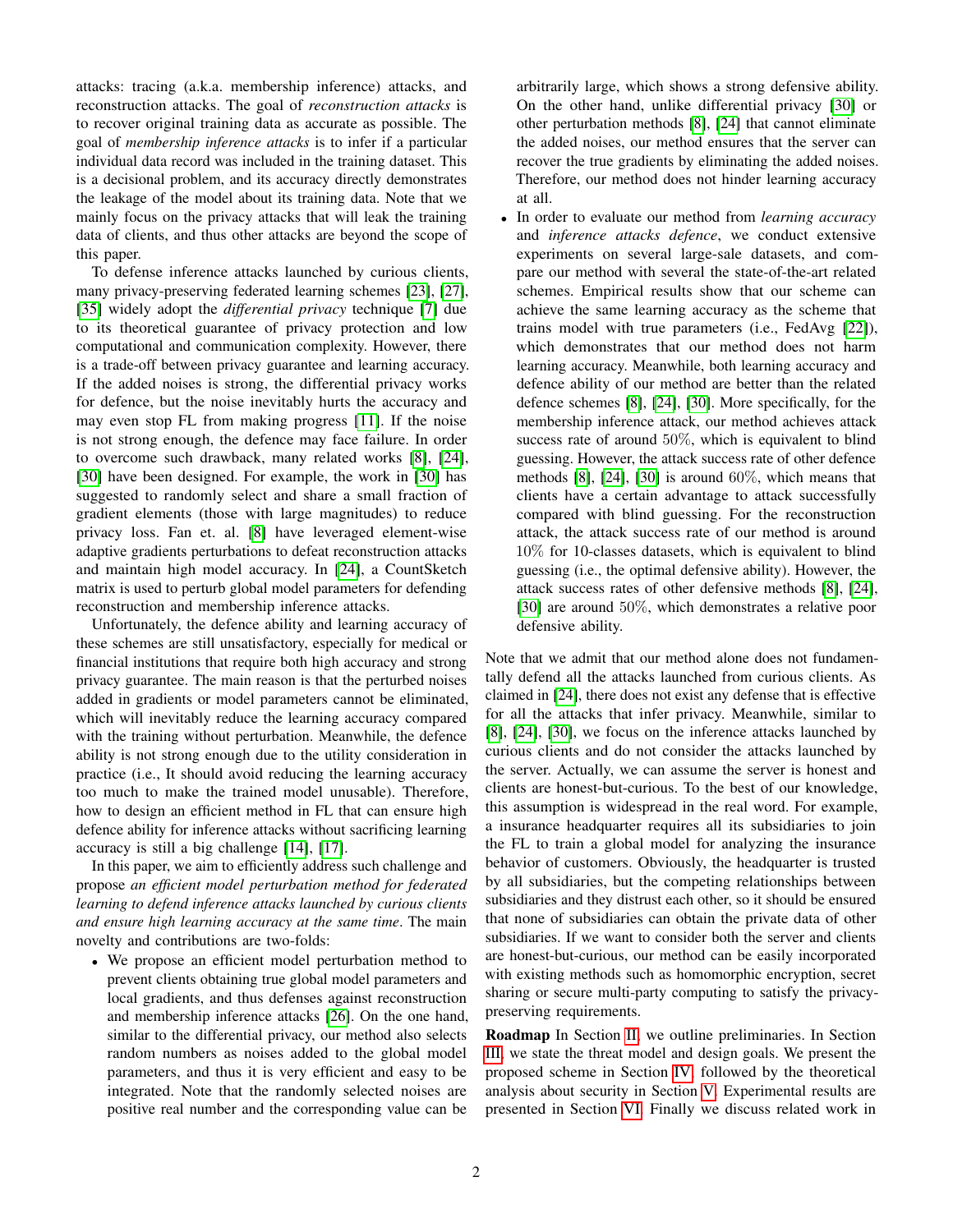<span id="page-2-0"></span>Section [VII](#page-9-0) and provide concluding remarks in Section [VIII.](#page-10-3)

#### II. PRELIMINARIES

In this section, we outline concepts of the FL and the Hadamard product, which will serve as the basis of our scheme.

## <span id="page-2-3"></span>*A. Federated learning*

Federated leaning (FL) [\[14\]](#page-11-10) is essentially a distributed machine learning framework where a number of clients collaboratively train a shared global model with high accuracy. In this paper, we focus on training Deep Neural Networks (DNNs), which have been widely adopted as the infrastructure of deep learning models to solve many complex tasks [\[29\]](#page-11-12).

Formally, consider a cross-silo FL with  $K$  clients, denoted as  $C = \{C_1, C_2, \ldots, C_K\}$ , and each client  $C_k$  has the local training dataset  $\mathcal{D}_k$ . The cross-silo FL aims to solve an optimization problem to obtain the optimal global parameter  $W$  [\[18\]](#page-11-13), [\[22\]](#page-11-2):

$$
\min_{W} F(W) \triangleq \sum_{k=1}^{K} \frac{|\mathcal{D}_k|}{|\mathcal{D}|} F(W, \mathcal{D}_k),\tag{1}
$$

where  $|\mathcal{D}_k|$  is the sample size of the client  $\mathcal{C}_k$  and  $|\mathcal{D}| =$  $\sum_{k=1}^{K} |\mathcal{D}_k|$ .  $F(W, \mathcal{D}_k)$  is the local object of  $\mathcal{C}_k$  defined by

$$
F(W, \mathcal{D}_k) \triangleq \frac{1}{|\mathcal{D}_k|} \sum_{(\boldsymbol{x}_i, \boldsymbol{\bar{y}}_i) \in \mathcal{D}_k} \mathcal{L}(W; (\boldsymbol{x}_i, \boldsymbol{\bar{y}}_i)), \qquad (2)
$$

where  $(x_i, \bar{y}_i)$  is the training sample,  $x_i$  and  $\bar{y}_i$  are the corresponding feature vector and the ground-truth label vector, respectively.  $\mathcal{L}(\cdot; \cdot)$  is a user-specified loss function, such as the *Mean Squared Error* and *Cross-entropy*.

In order to find the optimal parameters for the Eq. [\(1\)](#page-2-1), the server initializes the global model parameter, and then the server and all clients collaboratively perform the DNN training, which mainly includes three phases 1) *global model broadcasting*, 2) *local model training*, and 3) *global model update*.

1) Global model broadcasting. The server broadcasts the current global model parameter  $W = \{W^{(l)}\}_{l=1}^L$  to all clients for local model training.

2) Local model training. Once receiving the global model parameter  $W = \{W^{(l)}\}_{l=1}^L$ , each client  $\mathcal{C}_k$  computes local gradients  $\nabla F(W, \mathcal{D}_k)$  by running the stochastic gradient descent (SGD) algorithm on the local training dataset  $\mathcal{D}_k$ . Generally, for each training sample  $(x, \bar{y}) \in \mathcal{D}_k$ , the training process includes two steps: *forward propagation* and *backward propagation*.

• Forward propagation is the process of obtaining prediction through sequentially calculating under W after the input samples enter the network. Specifically, for the sample feature vector x, the output vector  $y^{(l)} =$  $(y_1^{(l)}, y_2^{(l)}, \ldots, y_{n_l}^{(l)}) \in \mathbb{R}^{n_l}$  of the *l*-th layer is computed as

<span id="page-2-2"></span>
$$
\mathbf{y}^{(l)} = \begin{cases} \text{ReLU}\left(W^{(l)}\mathbf{y}^{(l-1)}\right), \text{for } 1 \le l \le L-1, \\ W^{(l)}\mathbf{y}^{(l-1)}, \text{for } l = L, \end{cases}
$$
 (3)

where  $y^{(0)} = x$  and ReLU( $\cdot$ ) is the widely used activation function satisfying that: for any input  $x$ ,

$$
y = \text{ReLU}(x) = \begin{cases} x, & \text{if } x > 0, \\ 0, & \text{if } x \le 0, \end{cases}
$$

• Backward propagation starts from the loss value, and updates the parameter values of the network in reverse, so that the loss value of the updated network decreases. Let the gradient of the loss respect to  $W^{(l)}$  be  $\frac{\partial \mathcal{L}(W; (\boldsymbol{x}, \bar{\boldsymbol{y}}))}{\partial W^{(l)}} \in \mathbb{R}^{n_l \times n_{l-1}}$ . Based on the chain rule, the  $(i, j)$ -th entry of  $\partial \mathcal{L}(W; (\bm{x},\bar{\bm{y}}))$  $\frac{W(0;\bm{x},\bm{y})}{\partial W^{(l)}}$  is computed as:

$$
\frac{\partial \mathcal{L}\left(W; \left(\boldsymbol{x}, \bar{\boldsymbol{y}}\right)\right)}{\partial w_{ij}^{(l)}} = \frac{\partial \mathcal{L}\left(W; \left(\boldsymbol{x}, \bar{\boldsymbol{y}}\right)\right)}{\partial \boldsymbol{y}^{(L)}} \frac{\partial \boldsymbol{y}^{(L)}}{\partial y^{(L-1)}} \cdots \frac{\partial \boldsymbol{y}^{(l+1)}}{\partial y_i^{(l)}} \frac{\partial y_i^{(l)}}{\partial w_{ij}^{(l)}}
$$

,

<span id="page-2-1"></span>where  $i = 1, 2, \ldots, n_l$  and  $j = 1, 2, \ldots, n_{l-1}$ . According to Eq. [\(3\)](#page-2-2), for  $1 \leq l \leq L-1$ , the corresponding output  $y^{(l)} \in \mathbb{R}^{n_l}$  is influenced by the non-linear ReLU function, and thus the corresponding gradient  $\frac{\partial \mathcal{L}(W; (\boldsymbol{x}, \bar{\boldsymbol{y}}))}{\partial W^{(l)}} \in \mathbb{R}^{n_l \times n_{l-1}}$  will also be affected by ReLU.

Similarly, for every sample  $(x_i, \bar{y}_i) \in \mathcal{D}_k$ ,  $\mathcal{C}_k$  can obtain the corresponding local gradient  $\frac{\partial \mathcal{L}(W; (\mathbf{x}_i, \bar{\mathbf{y}}_i))}{\partial W}$ , and then computes the average local gradient as:

<span id="page-2-4"></span>
$$
\nabla F\left(W,\mathcal{D}_{k}\right)=\frac{1}{|\mathcal{D}_{k}|}\sum_{\left(\boldsymbol{x}_{i},\boldsymbol{\bar{y}}_{i}\right)\in\mathcal{D}_{k}}\frac{\partial\mathcal{L}(W;\left(\boldsymbol{x}_{i},\boldsymbol{\bar{y}}_{i}\right))}{\partial W}.\tag{4}
$$

Finally,  $\mathcal{C}_k$  uploads  $\nabla F(W, \mathcal{D}_k)$  to the server for model update. 3) Global model update. After receiving  $\nabla F(W, \mathcal{D}_k)$  from all clients, the server aggregates and updates the current model parameter W for the next iteration. Specifically, given the learning rate  $\eta$ , the updated parameter is computed as

<span id="page-2-5"></span>
$$
W \Leftarrow W - \eta \sum_{k=1}^{K} \frac{|\mathcal{D}_k|}{|\mathcal{D}|} \nabla F(W, \mathcal{D}_k). \tag{5}
$$

After that, the server distributes the updated parameter  $W$  to all clients for the next iteration.

## *B. Hadamard Product*

The Hadamard product [\[12\]](#page-10-4) takes two matrices of the same dimensions and produces another matrix of the same dimension as the operands.

<span id="page-2-6"></span>Definition 1. *For two matrices* A *and* B *of the same dimension*  $m \times n$ , the Hadamard product  $A \circ B$  (or  $A \odot B$ ) is a matrix *of the same dimension as the operands, with elements given by*

$$
(A \circ B)_{ij} = (A \odot B)_{ij} = A_{ij}B_{ij}
$$

Two properties of Hadamard product are given as follows:

• For any two matrices  $A$  and  $B$ , and a diagonal matrix  $D$ , we have

 $D(A \circ B) = (DA) \circ B$  and  $(A \circ B)D = (AD) \circ B$ . (6)

• For any two column vectors  $a$  and  $b$ , the Hadamard product is  $\mathbf{a} \circ \mathbf{b} = D_{\mathbf{a}} \mathbf{b}$ , where  $D_{\mathbf{a}}$  is the corresponding diagonal matrix with the vector  $\alpha$  as its main diagonal.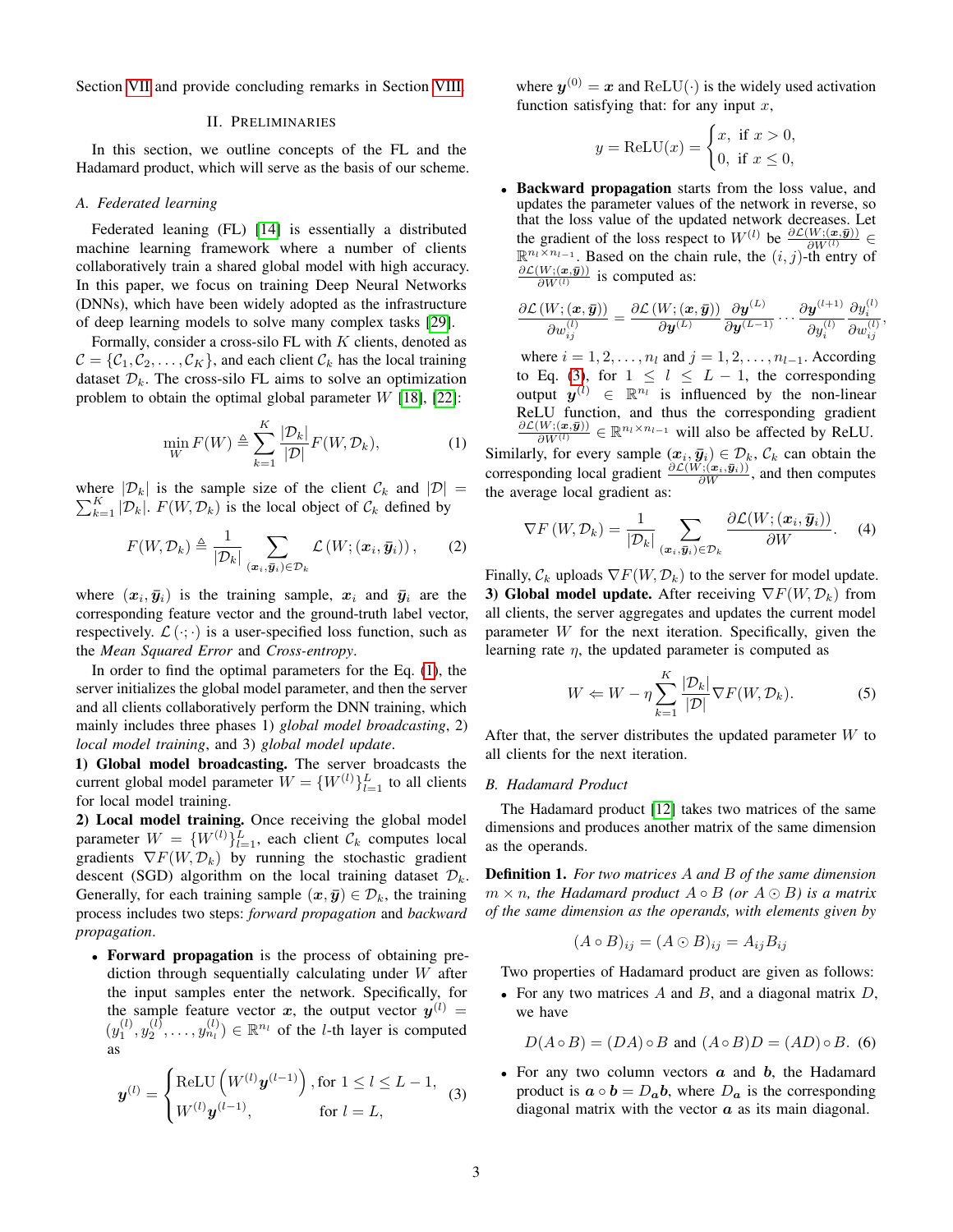# III. THREAT MODEL AND DESIGN GOALS

<span id="page-3-0"></span>In this paper, we mainly focus on the privacy attacks launched by clients. Similar to [\[8\]](#page-10-2), [\[24\]](#page-11-8), we assume clients are honest-but-curious, which means that all clients honestly follow the underlying scheme and does not submit any malformed messages, but attempt to infer other clients' data privacy by launching privacy attacks. As introduced in Section [II-A,](#page-2-3) during each iteration, each client  $\mathcal{C}_k$  can obtain the updated model parameter W and compute the sum of other clients' gradients denoted as  $\sum_{i \neq k} \nabla F(W, \mathcal{D}_k)$ . Knowing the model parameters, gradients or both, curious clients may try to infer data privacy of other clients. Similar to [\[8\]](#page-10-2), [\[24\]](#page-11-8), we mainly focus on two state-of-the-art inference attacks in federated learning called reconstruction attack and membership inference attack. In the reconstruction attack, the curious client tries to reconstruct sensitive features of the records in the training set of other clients. In the membership inference attack, the curious client attempts to infer if a certain data record is included in the training dataset with the model parameters. This is a decisional problem, and its accuracy directly demonstrates the leakage of the model about the corresponding training data. Note that, since the privacy preservation is our focus, other active attacks (like poisoning attacks or backdoor attacks) that will destroy the integrity or availability are beyond the scope of this work and will be discussed in the future.

Design goals. In order to defense privacy attacks launched by honest-but-curious clients and ensure the utility of training model, the design goals of our scheme mainly include the following two aspects:

- Confidentiality: The proposed scheme should ensure the curious clients cannot infer private training data of other clients by reconstruct and membership inference attacks with exchanged global model parameters and local gradients. In particular, similar to [\[24\]](#page-11-8), the goal of our scheme is to ensure that clients can only know the random perturbed model parameters rather than true model parameters.
- High accuracy: As demonstrated in [\[8\]](#page-10-2), [\[14\]](#page-11-10), many stateof-the-art differential privacy-based approaches strengthen the privacy preservation capability in FL at the expense of accuracy, which will hinder the application of FL in practice, especially for medical or financial institutions that require high model accuracy. Therefore, in addition to privacy-preservation, ensuring high model accuracy is also our design goal. More specifically, it is better for our scheme to achieve the same model accuracy as the plain training model, e.g., FedAvg [\[22\]](#page-11-2).

#### IV. OUR PROPOSED METHOD

<span id="page-3-1"></span>In this section, we describe our proposed privacy-preserving deep model training with ReLU non-linear activation in details, which can be easily applied on the state-of-the-art models such as Convolutional Neural Networks (CNN) [\[19\]](#page-11-14) as well as ResNet [\[10\]](#page-10-5) and DenseNet [\[13\]](#page-10-6). According to Section [II-A,](#page-2-3) the overall framework of our proposed method, as shown in Fig.



<span id="page-3-2"></span>Fig. 2. The overall framework of our proposed method.

[2,](#page-3-2) mainly includes the three steps: global model perturbation, local model training and global model update.

## <span id="page-3-4"></span>*A. Global Model Perturbation*

The goal of *global model perturbation* is to prevent curious clients from obtaining the true model parameters  $W = \{W^{(l)}\}_{l=1}^L$  and gradient  $\nabla F(W, \mathcal{D}_k)$ . Specifically, the server first needs to select random one-time-used noises for different iterations, and then perturbs global parameters for privacy preservation.

- Random noises selection: The server selects random onetime-used noises for different iterations as follows.
	- Randomly select multiplicative noisy vectors  $r^{(l)}$  =  $(r_1^{(l)}, r_2^{(l)}, \ldots, r_{n_l}^{(l)}) \in \mathbb{R}_{>0}^{n_l}$  for  $1 \leq l \leq L-1$  and an additive noisy vector  $r^{(a)} = (r_1^{(a)}, r_2^{(a)}, \dots, r_{n_L}^{(a)}) \in$  $\mathbb{R}^{n_L}$  with pairwise different components.
	- Define a disjoint partition  $\bigcup_{s=1}^{m} \{I_s\}$  of  $\{1, 2, \ldots, n_L\}$  $\{1, 2, \ldots, n_L\}$  $\{1, 2, \ldots, n_L\}$ <sup>1</sup> such that  $\bigcup_{s=1}^m I_s = \{1, 2, \ldots, n_L\}$ and  $I_i \cap I_j = \emptyset$  for any  $i \neq j$ . Randomly select noisy numbers  $\gamma_{I_1}, \gamma_{I_2}, \ldots, \gamma_{I_m} \in \mathbb{R}$ . Then let  $\gamma = (\gamma_1, \gamma_2, \dots, \gamma_{n_L})$ , whose coordinates are given as  $\gamma_i = \gamma_{I_s}$  for  $i \in I_s$  and  $s = 1, 2, \dots, m$ .

Note that, the server will keep  $(\lbrace \boldsymbol{r}^{(l)} \rbrace_{l=1}^{L-1}, \boldsymbol{\gamma})$  secret for preventing curious clients from obtaining true model parameters.

Parameter perturbation: With the random selected noises, the global parameters  $W = \{W^{(l)}\}_{l=1}^L$  are perturbed as: for the l-th layer's parameter matrix  $W^{(l)}$  ∈  $\mathbb{R}^{n_l \times n_{l-1}}$ , the perturbed value  $\widehat{W}^{(l)}$  is

<span id="page-3-5"></span>
$$
\widehat{W}^{(l)} = \begin{cases} R^{(l)} \circ W^{(l)}, \text{ for } 1 \le l \le L - 1, \\ R^{(l)} \circ W^{(l)} + R^{(a)}, \text{ for } l = L, \end{cases}
$$
(7)

<span id="page-3-3"></span><sup>1</sup>The value of  $m$  ( $1 \le m \le n_L$ ) determines the defense of predictions, which will be analyzed in Theorem [5.](#page-6-0)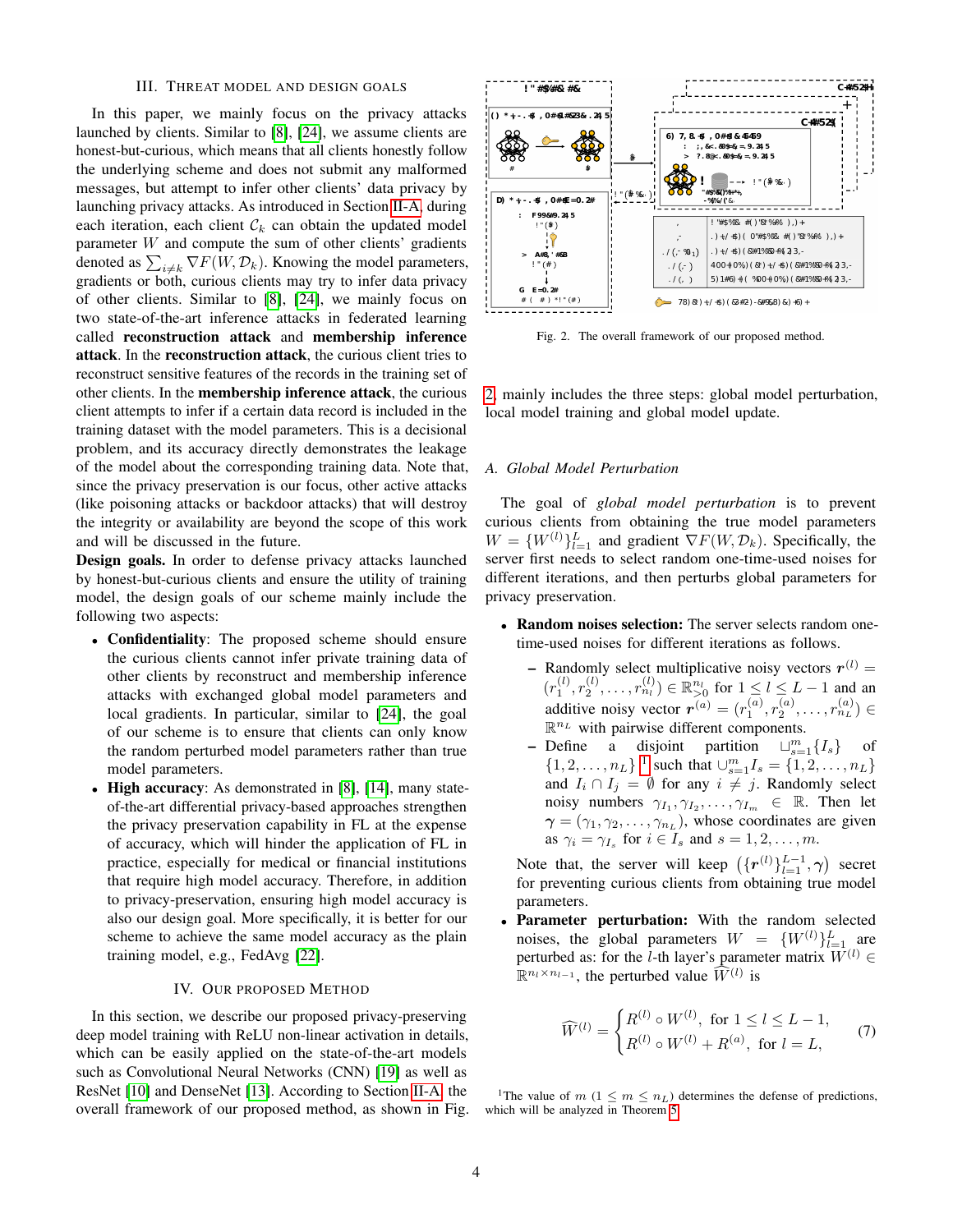where  $R^{(l)} \in \mathbb{R}^{n_l \times n_{l-1}}$  and  $R^{(a)} \in \mathbb{R}^{n_l \times n_{l-1}}$  satisfy

<span id="page-4-0"></span>
$$
R_{ij}^{(l)} = \begin{cases} r_i^{(1)}, & \text{when } l = 1\\ r_i^{(l)}/r_j^{(l-1)}, & \text{when } 2 \le l \le L - 1\\ 8, & \text{then } l = L \end{cases}
$$
  
\n
$$
R_{ij}^{(a)} = \gamma_i \cdot r_i^{(a)}, \qquad \text{when } l = L \tag{9}
$$

where  $i \in [1, n_l]$  and  $j \in [1, n_{l-1}]$  in Eq. [\(8\)](#page-4-0), and  $i \in$  $[1, n_L]$  and  $j \in [1, n_{L-1}]$  in Eq. [\(9\)](#page-4-0).

Finally, the server broadcasts the current perturbed parameters  $\widehat{W} = \{\widehat{W}^{(l)}\}_{l=1}^{L}$  and the additive noisy vector  $r^{(a)}$  to all clients for local model training.

# *B. Local Model Training*

After receiving  $\widehat{W} = \{\widehat{W}^{(l)}\}_{l=1}^L$ , each client  $\mathcal{C}_k \in \mathcal{C}$ conducts local model training with local training data  $\mathcal{D}_k$ . As introduced in Section [II-A,](#page-2-3) for each sample  $(x_i, \bar{y}_i) \in \mathcal{D}_k$ , C<sup>k</sup> executes *forward propagation* and *backward propagation* to compute gradients. Note that we ignore the subscript  $i$  of  $(x_i, \bar{y}_i)$  for simplicity unless other specification.

(1) Forward Propagation. Obviously, with the perturbed parameters  $\widehat{W}$ , the output of each layer is also perturbed, denoted as  $\hat{\mathbf{y}}^{(l)}$  for  $1 \leq l \leq L$ . Based on Eq. [\(3\)](#page-2-2), the perturbed output  $\hat{\boldsymbol{y}}^{(l)} \in \mathbb{R}^{n_l}$  is computed as

$$
\hat{\boldsymbol{y}}^{(l)} = \begin{cases} \text{ReLU}\left(\widehat{W}^{(l)}\hat{\boldsymbol{y}}^{(l-1)}\right), & \text{for } 1 \le l \le L - 1.\\ \widehat{W}^{(l)}\hat{\boldsymbol{y}}^{(l-1)}, & \text{for } l = L. \end{cases}
$$
(10)

where  $\hat{y}^{(0)} = x$  is the input feature of the sample  $(x, \bar{y})$ . Theorem [1](#page-4-1) shows the important relations between the perturbed output and the true output given in Eq. [\(3\)](#page-2-2).

<span id="page-4-1"></span>**Theorem 1.** For  $1 \leq l \leq L$ , the perturbed output vector  $\hat{\mathbf{y}}^{(l)}$ *computed in Eq.* [\(10\)](#page-4-2) and the true output vector  $y^{(l)}$  computed *in Eq.* [\(3\)](#page-2-2) *have the following relationship:*

$$
\hat{\boldsymbol{y}}^{(l)} = \boldsymbol{r}^{(l)} \circ \boldsymbol{y}^{(l)}, \text{ when } 1 \le l \le L - 1.
$$
 (11)

$$
\hat{\boldsymbol{y}}^{(L)} = \boldsymbol{y}^{(L)} + \alpha \boldsymbol{\gamma} \circ \boldsymbol{r}^{(a)} = \boldsymbol{y}^{(L)} + \alpha \boldsymbol{r}.
$$
 (12)

*where*  $\alpha = \sum_{i=1}^{n_{L-1}} \hat{y}_i^{(L-1)}$  *and*  $\mathbf{r} = \boldsymbol{\gamma} \circ \mathbf{r}^{(a)}$ *.* 

*Proof.* See Appendix [A.](#page-11-15)

(2) Backward Propagation. After obtaining the perturbed outputs  $\{\hat{\bm{y}}^{(l)}\}_{l=1}^L$ , the client calculates corresponding gradients based on the specific loss function. Next, we take the mean squared error loss function as an example to show the relationship of the perturbed gradients and true gradients, which will help understand why the server can exactly recover the true global model in Section [IV-C.](#page-5-1) Specifically, since the client can only obtain the perturbed prediction  $\hat{y}^{(L)} = \hat{W}^{(L)} \hat{y}^{(L-1)}$ , he/she can only use  $\hat{y}^{(L)}$  to compute the loss value, which is defined as:

<span id="page-4-6"></span>
$$
\widehat{\mathcal{L}}\left(\widehat{W}; (\boldsymbol{x}, \bar{\boldsymbol{y}})\right) = \frac{1}{2} \parallel \hat{\boldsymbol{y}}^{(L)} - \bar{\boldsymbol{y}} \parallel_2^2. \tag{13}
$$

With the above perturbed loss function, each client  $\mathcal{C}_k$  can compute the perturbed gradient of the  $l$ -th layer, denoted

as  $\frac{\partial \mathcal{L}(W_i(x,\bar{y}))}{\partial \bar{W}(l)} \in \mathbb{R}^{n_l \times n_{l-1}}$ , based on the calculations of backward propagation in Section [II-A.](#page-2-3) What's more, the following Theorem [2](#page-4-3) shows the important relationship between the perturbed gradients and the true gradients.

<span id="page-4-3"></span>**Theorem 2.** For any  $1 \leq l \leq L$ , the perturbed gradients  $\frac{\partial \hat{\mathcal{L}}(\widehat{W}; (\boldsymbol{x}, \bar{\boldsymbol{y}}))}{\partial \widehat{W}^{(l)}}$  ∈  $\mathbb{R}^{n_l \times n_{l-1}}$  *and the true gradients*  $\frac{\partial \mathcal{L}(W; (\boldsymbol{x}, \bar{\boldsymbol{y}}))}{\partial W^{(l)}}$  ∈  $\mathbb{R}^{n_l \times n_{l-1}}$  *satisfy* 

$$
\frac{\partial \widehat{\mathcal{L}}(\widehat{W}; (\boldsymbol{x}, \bar{\boldsymbol{y}}))}{\partial \widehat{W}^{(l)}} = \frac{1}{R^{(l)}} \circ \frac{\partial \mathcal{L}(W; (\boldsymbol{x}, \bar{\boldsymbol{y}}))}{\partial W^{(l)}} + \boldsymbol{r}^T \boldsymbol{\sigma}^{(l)} - \upsilon \boldsymbol{\beta}^{(l)},
$$

*where*  $\frac{1}{R^{(l)}}$ , **r**,  $\sigma^{(l)}$ , *v* and  $\beta^{(l)}$  are denoted as

•  $\frac{1}{R^{(l)}}$  is the  $n_l \times n_{l-1}$  *matrix whose*  $(i, j)$ -th entry is  $\frac{1}{R^{(l)}_{ij}}$ ;

\n- \n
$$
\mathbf{r} = \gamma \circ \mathbf{r}^{(a)} \text{ and } v = \mathbf{r}^T \mathbf{r};
$$
\n
\n- \n
$$
\boldsymbol{\sigma}^{(l)} = \alpha \frac{\partial \hat{\mathbf{y}}^{(L)}}{\partial \overline{\hat{\mathbf{w}}^{(l)}}} + \left( \frac{\partial \hat{\mathcal{L}}(\widehat{\mathbf{w}}(\mathbf{x}, \overline{\mathbf{y}}))}{\partial \hat{\mathbf{y}}^{(L)}} \right)^T \frac{\partial \alpha}{\partial \overline{\hat{\mathbf{w}}^{(l)}}};
$$
\n
\n- \n
$$
\boldsymbol{\beta}^{(l)} = \alpha \frac{\partial \alpha}{\partial \overline{\hat{\mathbf{w}}^{(l)}}}.
$$
\n
\n

*Note that,*  $\alpha = \sum_{i=1}^{n_{L-1}} \hat{y}_i^{(L-1)}$ *, and when*  $l = L$ *,*  $\alpha$  *is not a function of*  $\widehat{W}^{(L)}$ *, and thus*  $\frac{\partial \alpha}{\partial \widehat{W}^{(L)}} = \mathbf{0}_{n_L \times n_{L-1}}$ *, which implies that*  $\sigma^{(L)} = \alpha \frac{\partial \hat{y}^{(L)}}{\partial \widehat{W}^{(L)}}$  $\frac{\partial \hat{\mathbf{y}}^{(L)}}{\partial \widehat{W}^{(l)}}$  and  $\boldsymbol{\beta}^{(L)} = \mathbf{0}_{n_L \times n_{L-1}}$ .

 $\Box$ 

*Proof.* See Appendix [B.](#page-12-0)

<span id="page-4-2"></span>From Theorem [2,](#page-4-3) we can observe that  $\sigma^{(l)}$  and  $\beta^{(l)}$  can be computed directly by clients and both two values decide whether the server can recover the true aggregated model parameters (see Section [IV-C](#page-5-1) for more details). Hence, in addition to the perturbed gradients, the client also needs to compute two noisy items  $\sigma^{(l)}$  and  $\beta^{(l)}$ .

Hence, for any sample  $(x_i, \bar{y}_i) \in \mathcal{D}_{k_2}$  each client  $\mathcal{C}_k$ computes the perturbed local gradients  $\frac{\partial \mathcal{L}(W;(\mathbf{x}_i,\bar{\mathbf{y}}_i))}{\partial \widehat{W}^{(l)}}$  and the corresponding noisy items, represented as  $\sigma_{\alpha}^{(l)}$  $\binom{l}{(\bm{x}_i, \bar{\bm{y}}_i)}$  and  $\boldsymbol{\beta}^{(l)}_{(\bm{x})}$  $\stackrel{(t)}{( \bm{x}_i, \bar{\bm{y}}_i )}.$ Then,  $\mathcal{C}_k$  computes the average local gradients  $\nabla F(\widehat{W}^{(l)}, \mathcal{D}_k)$ and  $(\sigma_k^{(l)}$  $_{k}^{\left( l\right) },\boldsymbol{\beta}_{k}^{\left( l\right) }$  $k^{(l)}$  as: for  $l = 1, 2, ..., L$ ,

<span id="page-4-5"></span><span id="page-4-4"></span>
$$
\left\{\begin{aligned} \nabla F(\widehat{W}^{(l)}, \mathcal{D}_k) &:= \frac{1}{|\mathcal{D}_k|} \sum_{(\boldsymbol{x}_i, \boldsymbol{\bar{y}}_i) \in \mathcal{D}_k} \frac{\partial \widehat{\mathcal{L}}\left(\widehat{W}; (\boldsymbol{x}_i, \boldsymbol{\bar{y}}_i)\right)}{\partial \widehat{W}^{(l)}}; \\ \boldsymbol{\sigma}_k^{(l)} &:= \frac{1}{|\mathcal{D}_k|} \sum_{(\boldsymbol{x}_i, \boldsymbol{\bar{y}}_i) \in \mathcal{D}_k} \boldsymbol{\sigma}_{(\boldsymbol{x}_i, \boldsymbol{\bar{y}}_i)}^{(l)}; \\ \boldsymbol{\beta}_k^{(l)} &:= \frac{1}{|\mathcal{D}_k|} \sum_{(\boldsymbol{x}_i, \boldsymbol{\bar{y}}_i) \in \mathcal{D}_k} \boldsymbol{\beta}_{(\boldsymbol{x}_i, \boldsymbol{\bar{y}}_i)}^{(l)}. \end{aligned}\right.
$$

Note that  $\gamma = (\gamma_1, \gamma_2, \dots, \gamma_{n_L})$  is known for the server and  $\gamma_i = \gamma_{I_s}$  for  $i \in I_s$  and  $s = 1, 2, \dots, m$ . (See "Random noises selection"). To recover the term  $r^T\sigma^{(l)}$  of the equation in Theorem [2,](#page-4-3) the client  $\mathcal{C}_k$  should compute the following items:

$$
\widetilde{\sigma}_{k,s}^{(l)} := (r_{|I_s}^{(a)})^T \sigma_{k_{|I_s}}^{(l)}, \text{ for } s = 1, 2, \ldots, m,
$$

where  $r_{\mid I}^{(a)}$  $\binom{a}{I_s}$  is the restriction of the vector  $r^{(a)}$  on  $I_s$  and  $\sigma_{k|I_s}^{(l)}$  $k_{|I_s}$ is the sub-matrix of  $\sigma_k^{(l)}$  $k^{(t)}$  consists of the rows indexed by  $I_s$ . Finally,  $\mathcal{C}_k$  uploads  $\{\nabla F(\widehat{W}^{(l)}, \mathcal{D}_k)\}_{l=1}^L$  and

 $\{\widetilde{\bm{\sigma}}_{k,1}^{(l)}$  $\widetilde{\sigma}_{k,1}^{(l)}, \widetilde{\sigma}_{k,2}^{(l)}$  $\widetilde{b}_{k,2}^{(l)}, \cdots, \widetilde{\sigma}_{k,m}^{(l)}, \widehat{\beta}_{k}^{(l)}\}_{l=1}^{L}$  to the server for model update.

 $\Box$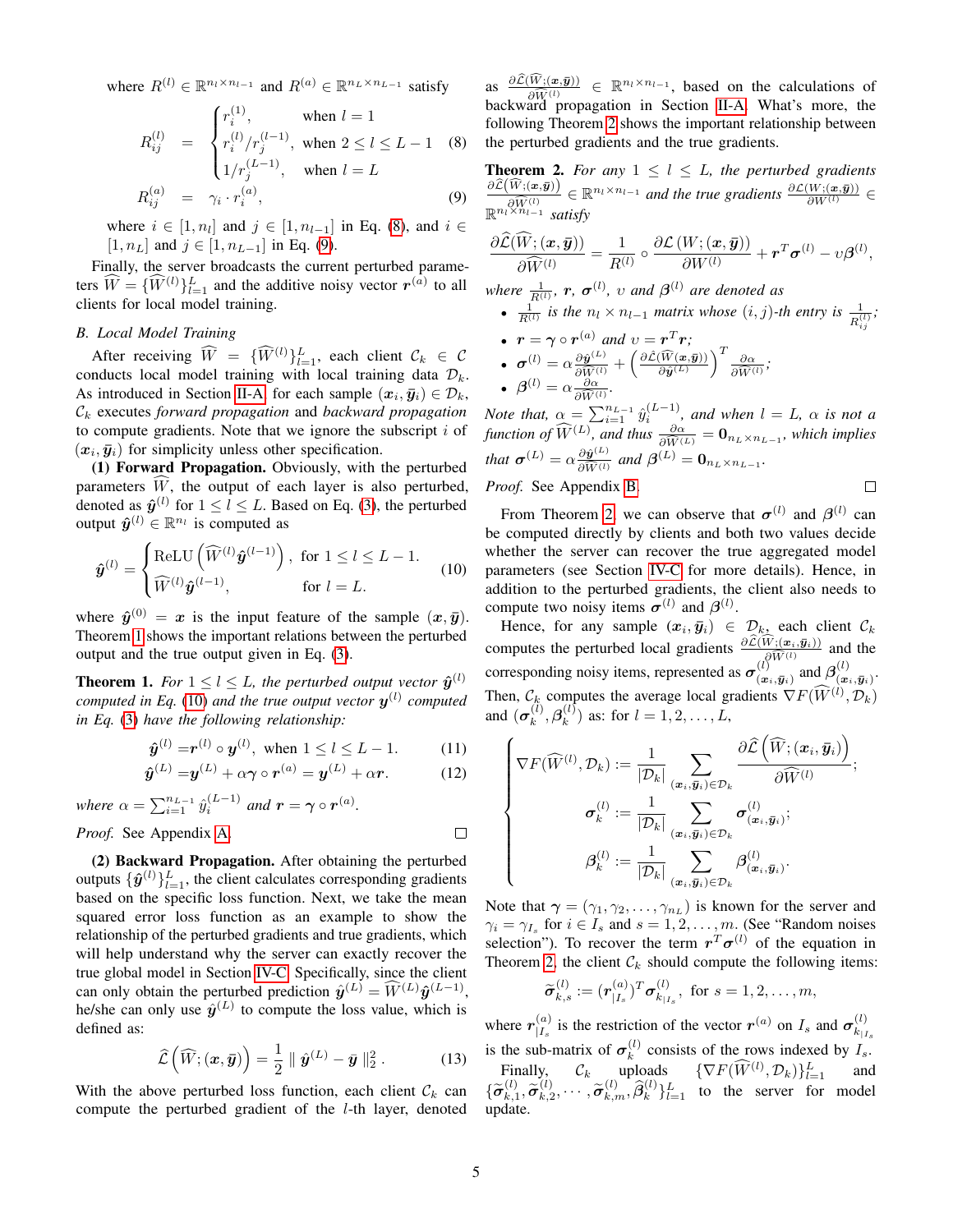# <span id="page-5-1"></span>*C. Global Model Update*

After receiving  $\{ \nabla F(\widehat{W}^{(l)}, \mathcal{D}_k) \}_{l=1}^L$  and  $(m+1)$  noisy terms  $\{\widetilde{\bm{\sigma}}_{k,1}^{(l)}$  $\widetilde{\sigma}_{k,n}^{(l)}, \cdots, \widetilde{\sigma}_{k,m}^{(l)}, \beta_k^{(l)}$  ${k \choose k}_{k=1}^{L}$  from all clients, the server needs to update the current global model. Specifically, in addition to aggregate all received local gradients, the server also needs to recover exact aggregated results to ensure training accuracy. The details are given as follows.

• For  $l = 1, 2, \ldots, L$ , perform the aggregation operation as:

$$
\begin{cases}\n\nabla F(\widehat{W}^{(l)}) = \sum_{k=1}^{K} \frac{|\mathcal{D}_k|}{|\mathcal{D}|} \nabla F(\widehat{W}^{(l)}, \mathcal{D}_k), \\
\sigma_s^{(l)} = \sum_{k=1}^{K} \frac{|\mathcal{D}_k|}{|\mathcal{D}|} \widetilde{\sigma}_{k,s}^{(l)}, s = 1, 2, \dots, m,\n\end{cases} (14)
$$
\n
$$
\boldsymbol{\beta}^{(l)} = \sum_{k=1}^{K} \frac{|\mathcal{D}_k|}{|\mathcal{D}|} \boldsymbol{\beta}_k^{(l)}.
$$

• According to Theorem [2,](#page-4-3) recover the true aggregated gradients with the secret noises  $R^{(l)}$ ,  $\gamma_{I_s}$  and  $\upsilon$ :

$$
\nabla F(W^{(l)}) = R^{(l)} \circ \left( \nabla F(\widehat{W}^{(l)}) - \left( \sum_{s=1}^{m} \gamma_{I_s} \sigma_s^{(l)} \right) + \upsilon \beta^{(l)} \right),
$$

where  $l = 1, 2, \ldots, L$ .

• Update the current global model for the next iteration as: for  $l = 1, 2, ..., L$ ,

<span id="page-5-3"></span>
$$
W^{(l)} \Leftarrow W^{(l)} - \eta \nabla F(W^{(l)}). \tag{15}
$$

Next, we theoretically demonstrate that the server can obtain the true global model from the perturbed gradients uploaded by clients. In other words, our proposed scheme can achieve the same model accuracy as the true training introduced in Section [II-A.](#page-2-3)

<span id="page-5-2"></span>**Theorem 3.**  $\nabla F(W^{(l)})$  is the true aggregated gradients *satisfying*

$$
\nabla F(W^{(l)}) = \sum_{k=1}^{K} \frac{|\mathcal{D}_k|}{|\mathcal{D}|} \nabla F\left(W^{(l)}, \mathcal{D}_k\right) \tag{16}
$$

where  $1 \leq l \leq L$  and  $\nabla F\left(W^{(l)}, \mathcal{D}_k\right)$  is the true local *gradients denoted in Eq.* [\(4\)](#page-2-4)*.*

*Proof.* See Appendix [C.](#page-12-1)

According to Theorem [3,](#page-5-2) Eq. [\(15\)](#page-5-3) is derived as

$$
W^{(l)} \leftarrow W^{(l)} - \eta \sum_{k=1}^{K} \frac{|\mathcal{D}_k|}{|\mathcal{D}|} \nabla F\left(W^{(l)}, \mathcal{D}_k\right),
$$

which is equal to Eq.  $(5)$ , i.e., the update without noises perturbation.

# V. THEORETICAL ANALYSIS

<span id="page-5-0"></span>Based on design goals, we theoretically analyze the inference attacks defence of our method. Essentially, we need to ensure that clients cannot obtain the true information received from the server or obtained from local training. As introduced in Section [IV,](#page-3-1) clients first receive perturbed global model parameters  $W$ from the server, and then perform forward propagation and backward propagation to obtain the output  $\hat{y}^{(l)}$  and the gradient  $\frac{\partial \mathcal{L}(W;(\mathbf{x},\bar{\mathbf{y}}))}{\partial \mathcal{L}(W)}$  of each layer, respectively. Therefore, our method  $\frac{\partial W^{(l)}}{\partial t}$  or each raye, respectively. Therefore, our members requirements: (1) the privacy-preservation of global model parameters, (2) the privacy-preservation of outputs in forward propagation and (3) the privacy-preservation of local gradients in backward propagation.

# <span id="page-5-6"></span>*A. Privacy-preservation of global model parameters*

As introduced in Section [IV-A,](#page-3-4) the server perturbs current global model parameters by randomly selected positive real number before distributing. Thus, we prove that curious clients cannot obtain true global model parameters W from the received perturbed parameters  $W$ .

<span id="page-5-5"></span>Theorem 4. *For any given perturbed global model param*eters  $\widehat{W} = \{ \widehat{W}^{(l)} \}_{l=1}^{L}$ , there always exist infinitely many different model parameters  $W = \{W^{(l)}\}_{l=1}^L$  and noises  $({R^{(l)}})_{l=1}^L, R^{(a)})$  *satisfying Eq* [\(7\)](#page-3-5)*, i.e.*,

$$
\widehat{W}^{(l)} = \begin{cases} R^{(l)} \circ W^{(l)}, \text{ for } 1 \le l \le L - 1, \\ R^{(l)} \circ W^{(l)} + R^{(a)}, \text{ for } l = L. \end{cases}
$$

*Proof.* As shown in Section [IV-A,](#page-3-4) the noises  $R^{(l)} \in \mathbb{R}^{n_l \times n_{l-1}}$ and  $R^{(a)} \in \mathbb{R}^{n_L \times n_{L-1}}$  used for perturbing are given as:

$$
\begin{array}{rcl} R_{ij}^{(l)} & = & \begin{cases} r_i^{(1)}, & \text{when } l=1 \\ r_i^{(l)}/r_j^{(l-1)}, & \text{when } 2 \leq l \leq L-1 \\ 1/r_j^{(L-1)}, & \text{when } l=L \end{cases} \\ R_{ij}^{(a)} & = & \gamma_i \cdot r_i^{(a)}. \end{array}
$$

where the vectors  $r^{(l)} = (r_1^{(l)}, r_2^{(l)}, \dots, r_{n_l}^{(l)}) \in \mathbb{R}_{>0}^{n_l}$  for  $l =$  $1, 2, \ldots, L-1$ , and  $\bm{r}^{(a)} = (r_1^{(a)}, r_2^{(a)}, \ldots, r_{n_L}^{(a)}) \in \mathbb{R}^{n_L}$  with pairwise different components are randomly selected and kept secret by the server.

Next, we show that we can find infinite pairs  $W =$  $\{W^{(l)}\}_{l=1}^L$  and  $\{R = \{R^{(l)}\}_{l=1}^L, R^{(a)}\}$  to construct a given  $\widehat{W} = \{\widehat{W}^{(l)}\}_{l=1}^{L}$ . Specifically, for any given perturbed global model parameters  $\hat{W} = {\{\hat{W}^{(l)}\}}_{l=1}^L$ , based on the above equations, we can construct the model parameters  $W = \{W^{(l)}\}_{l=1}^L$ as follows:

<span id="page-5-4"></span>
$$
\begin{cases}\nW^{(l)} = \frac{1}{R^{(l)}} \circ \widehat{W}^{(l)}, \text{ for } l = 1, 2, \dots, L - 1, \\
W^{(L)} = \frac{1}{R^{(L)}} \circ (\widehat{W}^{(L)} - R^{(a)}),\n\end{cases} \tag{17}
$$

where for  $l = 1, 2, \ldots, L, \frac{1}{R^{(l)}} \in \mathbb{R}^{n_l \times n_{l-1}}$  is defined as: the  $(i, j)$ -th entry of  $\frac{1}{R^{(l)}}$  is  $\frac{1}{R^{(l)}}_{ij} = (R_{ij}^{(l)})^{-1}$ .

 $\Box$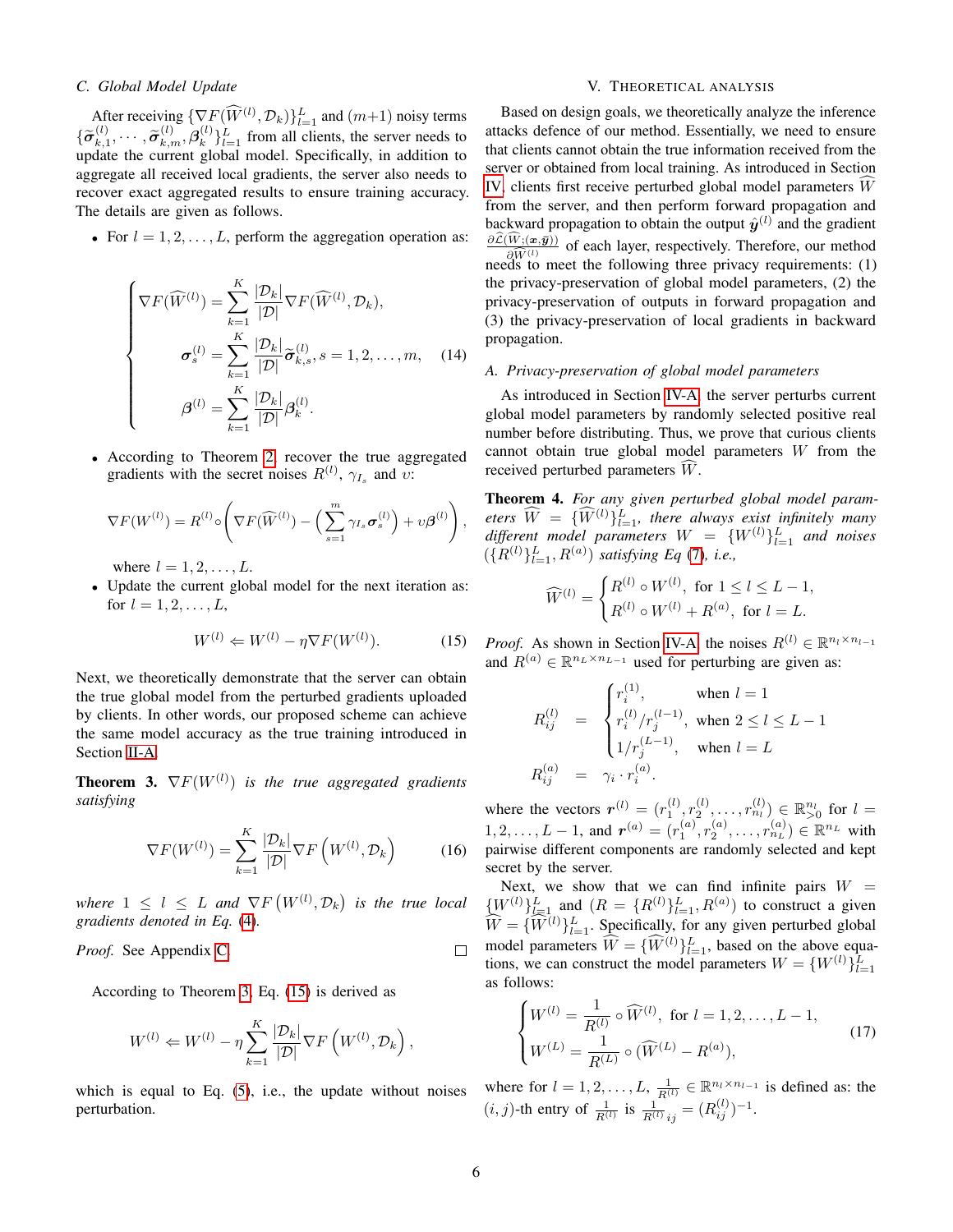Then, we can show that the noises  $({R^{(l)}})_{l=1}^L, R^{(a)})$  and the model parameters  $W = \{W^{(l)}\}_{l=1}^L$  constructed by Eq. [\(17\)](#page-5-4) satisfy Eq. [\(7\)](#page-3-5) as follows:

$$
R^{(l)} \circ W^{(l)} = R^{(l)} \circ \frac{1}{R^{(l)}} \circ \widehat{W}^{(l)} = \widehat{W}^{(l)}, \text{ for } 1 \le l \le L - 1,
$$

and

$$
R^{(L)} \circ W^{(L)} + R^{(a)} = R^{(L)} \circ \frac{1}{R^{(L)}} \circ (\widehat{W}^{(L)} - R^{(a)}) + R^{(a)}
$$
  
=  $\widehat{W}^{(L)} - R^{(a)} + R^{(a)} = \widehat{W}^{(L)}.$ 

Due to the arbitrariness of the vectors  $\{r^{(l)}\}_{l=1}^{L-1}$  and  $r^{(a)}$ , there are infinitely many  $\{R^{(l)}\}_{l=1}^L$ ,  $R^{(a)}$  since they are determined by the vectors  $\{r^{(l)}\}_{l=1}^{L-1}$  and  $r^{(a)}$ . Additionally, from Eq. [\(17\)](#page-5-4), we obtain that there exist infinitely many different model parameters  $W = \{W^{(l)}\}_{l=1}^L$  and noises  $(\{R^{(l)}\}_{l=1}^L, R^{(a)})$ satisfying Eq. [\(7\)](#page-3-5).

According to Theorem [4,](#page-5-5) given the perturbed global model parameters  $\widehat{W} = {\{\widehat{W}^{(l)}\}}_{l=1}^L$ , there exist infinite pairs  $W = {\{W^{(l)}\}}_{l=1}^L$  $\{W^{(l)}\}_{l=1}^L$  and the corresponding noises  $(R = \{R^{(l)}\}_{l=1}^L, R^a)$ satisfying Eq. [\(7\)](#page-3-5). Thus, clients cannot determine the true model parameters  $W = \{W^{(l)}\}_{l=1}^L$  used for generating  $\widehat{W}$ .

# <span id="page-6-2"></span>*B. Privacy-preservation of outputs in forward propagation*

As shown in [\[26\]](#page-11-3), curious clients can take the final prediction or intermediate output of models as input to launch membership inference attacks. Thus, we prove that curious clients cannot obtain the true output of each layer in forward propagation.

As shown in Theorem [1,](#page-4-1) the client can only obtain the perturbed outputs  $\hat{\mathbf{y}} = {\{\hat{\mathbf{y}}^{(l)}\}}_{l=1}^{L}$ , which satisfy that

$$
\begin{cases} \hat{\boldsymbol{y}}^{(l)} = \boldsymbol{r}^{(l)} \circ \boldsymbol{y}^{(l)}, \text{ when } 1 \leq l \leq L-1, \\ \hat{\boldsymbol{y}}^{(L)} = \boldsymbol{y}^{(L)} + \alpha \boldsymbol{\gamma} \circ \boldsymbol{r}^{(a)} = \boldsymbol{y}^{(L)} + \alpha \boldsymbol{r}, \end{cases}
$$

where  $\alpha = \sum_{i=1}^{n_{L-1}} \hat{y}_i^{(L-1)}$  and  $\mathbf{r} = \gamma \circ \mathbf{r}^{(a)}$ . Next, we show that clients cannot determine the true output  $y^{(l)}$  from the perturbed output  $\hat{y}^{(l)}$ .

Specifically, for  $1 \le l \le L-1$ , since the noise vector  $r^{(l)} =$  $(r_1^{(l)}, r_2^{(l)}, \ldots, r_{n_l}^{(l)}) \in \mathbb{R}_{>0}^{n_l}$  is randomly chosen by the server, similar to Theorem [4,](#page-5-5) the client obviously cannot determine the true output  $\mathbf{y}^{(l)}$  from the perturbed output  $\hat{\mathbf{y}}^{(l)} = \mathbf{r}^{(l)} \circ \mathbf{y}^{(l)}$ .

For the prediction vector  $\hat{y}^{(L)} = y^{(L)} + \alpha \gamma \circ r^{(a)}$ , the parameter  $\alpha$  and  $r^{(a)} = (r_1^{(a)}, r_2^{(a)}, \ldots, r_{n_L}^{(a)})$  are known to clients, but  $\gamma = (\gamma_1, \gamma_2, \dots, \gamma_{n_L})$  is chosen by the server randomly and is unknown to clients. Thus, we show that clients have no advantage to guess the true prediction from  $\hat{y}^{(L)}$  without knowing  $\gamma$ . Recall that there exists a partition  $\bigcup_{s=1}^{m} \{I_s\}$  of  $\{1, 2, ..., n_L\}$ , such that for any  $i, j$  in the same  $I_s$  satisfy that  $\gamma_i = \gamma_j$ . Thus, the privacy of predictions is mainly influenced by the parameter  $m$ . Specifically, we give the privacy of predictions in terms of  $m$  under our proposed method in the following Theorem.

<span id="page-6-0"></span>**Theorem 5.** When the number of classes  $n_L = 1$ , clients *cannot obtain any information about the true prediction*  $y^{(L)}$ ; *When*  $n_L \geq 2$  *and*  $m = 1$ *, the probability that clients obtain* the true predictions  $\bm{y}^{(L)}$  from the perturbed predictions  $\bm{\hat{y}}^{(L)}$  is

*less than 1; When*  $n_L \geq 2$  *and*  $2 \leq m \leq n_L$ *, the corresponding probability is less than or equal to* 1/m*.*

*Proof.* When  $n_L = 1$ , then the prediction is one dimensional, denoted as  $\hat{y}^{(L)} = y^{(L)} + \alpha \gamma r^{(a)}$ , which usually represents regression tasks. Since  $\gamma$  is chosen randomly by the server, clients cannot know the true prediction  $y^{(L)}$ .

When  $n_L > 2$ , then the prediction is multi-dimensional, denoted as  $\hat{\mathbf{y}}^{(L)} = \mathbf{y}^{(L)} + \alpha \boldsymbol{\gamma} \circ \mathbf{r}^{(a)}$ , which usually represents classification tasks. Under this case, if  $m = 1$ , then  $\gamma$ satisfies  $\gamma_1 = \gamma_2 = \cdots = \gamma_{n_L} = \gamma$ . Thus,  $\hat{y}_i^{(L)}$  is denoted as  $\hat{y}_i^{(L)} = y_i^{(L)} + \alpha \gamma r_i^{(a)}$  for  $i = 1, 2, \dots, n_L$ . Note that  $r_1^{(a)}, r_2^{(a)}, \ldots, r_{n_L}^{(a)}$  are pairwise distinct and  $\gamma$  is randomly selected by the server, thus it can not determine the largest one among  $y_1^{(L)}, y_2^{(L)}, \ldots, y_{n_L}^{(L)}$ . Hence the probability that clients obtain the true prediction is obviously less than 1.

If  $2 \leq m \leq n_L$ , then  $\gamma$  satisfies  $\gamma_i = \gamma_{I_s}$  for  $1 \leq s \leq m$ and  $i \in I_s$ . Let  $s' \in I_s$  such that  $y_{s'}^{(L)}$  $S_{s'}^{(L)} = \max_{i \in I_s} \{y_i^{(L)}\},\$  then  $\max_{1 \leq i \leq n_L} \{y_i^{(L)}\} = \max\{y_{1'}^{(L)}\}$  $\mathcal{E}^{(L)}_{1^\prime}, \mathcal{Y}^{(L)}_{2^\prime}$  $y_2^{(L)}, \ldots, y_{m'}^{(L)}\}$ , i.e., the maximal one among  $y_1^{(L)}, y_2^{(L)}, \ldots, y_{n_L}^{(L)}$  is equal to the maximal one among  $y_{1'}^{(L)}$  $\mathfrak{y}_2^{(L)}, \mathfrak{y}_{2'}^{(L)}$  $y_2^{(L)}, \ldots, y_{m'}^{(L)}$ . Hence the probability that clients obtain the true prediction is less than or equal to the probability that clients obtain the maximal one among  $y_1^{(L)}$  $y_1^{(L)}, y_{2'}^{(L)}$  $y_1^{(L)},\ldots,y_{m'}^{(L)}.$ Concretely, the noisy prediction vector  $(\hat{y}_{1'}^{(L)})$  $\hat{y}^{(L)}_{2'} , \hat{y}^{(L)}_{2'}$  $\hat{y}^{(L)}_{2'},\ldots,\hat{y}^{(L)}_{m'})$ and the true prediction vector  $(y_1^{(L)})$  $_{1'}^{(L)},y_{2'}^{(L)}$  $y_2^{(L)}, \ldots, y_{m'}^{(L)}$  satisfy the following  $m$  equations:

<span id="page-6-1"></span>
$$
\begin{cases}\n\hat{y}_{1'}^{(L)} = y_{1'}^{(L)} + \alpha \gamma_{I_1} r_{1'}^{(a)}, \n\hat{y}_{2'}^{(L)} = y_{2'}^{(L)} + \alpha \gamma_{I_2} r_{2'}^{(a)}, \n\vdots \n\hat{y}_{m'}^{(L)} = y_{m'}^{(L)} + \alpha \gamma_{I_m} r_{m'}^{(a)}.\n\end{cases}
$$
\n(18)

Note that  $(\hat{y}_{1'}^{(L)})$  $\hat{y}^{(L)}_2,\hat{y}^{(L)}_{2^\prime}$  $\hat{y}_{2'}^{(L)}, \ldots, \hat{y}_{m'}^{(L)}$  and  $\alpha$  are known to the clients, and  $\gamma_{I_1}, \gamma_{I_2}, \ldots, \gamma_{I_m}$  are independent randomly chosen by the server. Thus for any m-tuple  $(y_1^{(L)})$  $\mathcal{E}^{(L)}_{1^\prime}, \mathcal{Y}^{(L)}_{2^\prime}$  $y_2^{(L)}, \ldots, y_{m'}^{(L)}) \in \mathbb{R}^m$ , there always exists an *m*-tuple  $(\gamma_{I_1}, \gamma_{I_2}, \dots, \gamma_{I_m})$  satisfying Eq. [\(18\)](#page-6-1). Hence the client can not obtain any information about the true prediction vector  $(y_1^{(L)})$  $\binom{(L)}{1'} , y_{2'}^{(L)}$  $y_2^{(L)}, \ldots, y_{m'}^{(L)}$ ). So the probability that the clients obtain the maximal one among  $y_{1'}^{(L)}$  $y_1^{(L)}, y_2^{(L)}$  $y_2^{(L)}$ , ...,  $y_{m'}^{(L)}$  is equal to  $1/m$ . Therefore the probability that clients obtain the true predictions  $y^{(L)}$  from the perturbed predictions  $\hat{\mathbf{y}}^{(L)}$  is less than or equal to  $1/m$ .

According to the above proofs, clients cannot obtain the correct prediction  $y^{(L)}$  of a given sample feature x. Hence, they cannot efficiently launch the membership inference attack to infer if a certain data records was part of training dataset.

# *C. Privacy-preservation of gradients in backward propagation*

As demonstrated in [\[41\]](#page-11-4), local gradients can be used to reconstruct training data. Thus, we need to show that our method can efficiently prevent curious clients from obtaining the true local gradients.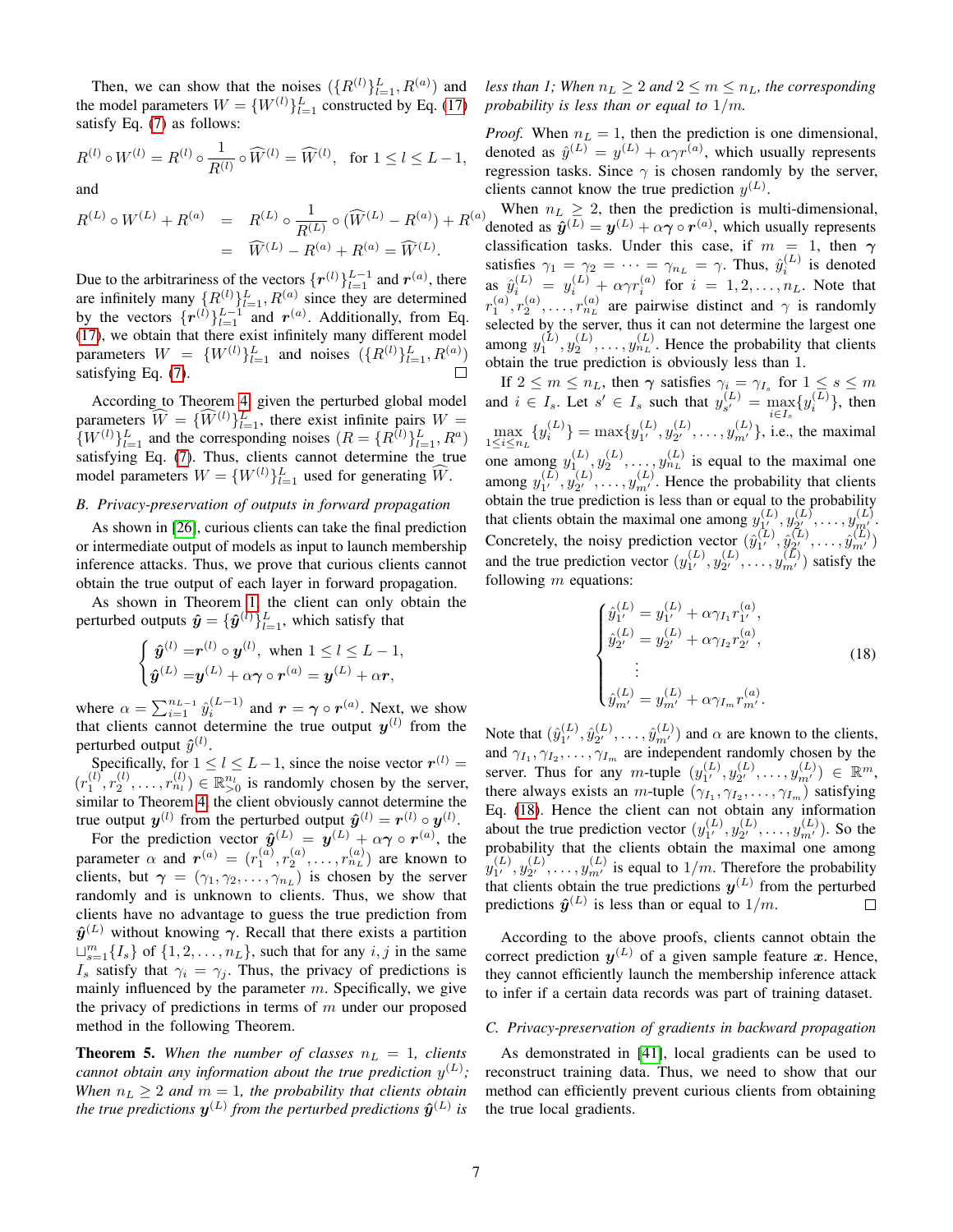Based on Theorem [2,](#page-4-3) the perturbed gradients  $\frac{\partial \widehat{\mathcal{L}}(\widehat{W};(\bm{x},\bar{\bm{y}}))}{\partial \widehat{W}^{(1)}}$ and the true gradients  $\frac{\partial \mathcal{L}(W; (\mathbf{x}, \bar{\mathbf{y}}))}{\partial W^{(1)}}$  satisfy the following condition:

$$
\frac{\partial \mathcal{L}(W; (\boldsymbol{x}, \bar{\boldsymbol{y}}))}{\partial \widehat{W}^{(l)}} = \frac{1}{R^{(l)}} \circ \frac{\partial \mathcal{L}(W; (\boldsymbol{x}, \bar{\boldsymbol{y}}))}{\partial W^{(l)}} + \boldsymbol{r}^T \boldsymbol{\sigma}^{(l)} - \upsilon \boldsymbol{\beta}^{(l)},
$$

where  $\frac{\partial \mathcal{L}(W_1(\bm{x}, \bar{\bm{y}}))}{\partial \hat{W}^{(l)}}$ ,  $\sigma^{(l)}$  and  $\beta^{(l)}$  are computed by clients. However,  $\tilde{R}^{(l)}$ ,  $r^T$  and v are chosen by the server, which are unknown to the client. Similar to the proofs in Sections [V-A](#page-5-6) and [V-B,](#page-6-2) it is obviously that clients cannot obtain the true gradient from perturbed local gradients.

## VI. PERFORMANCE EVALUATION

<span id="page-7-0"></span>In this section, we empirically evaluate our method on realworld datasets in terms of learning accuracy and inference attacks defence (i.e., reconstruction and membership inference attacks). Meanwhile, we give a comparison with the state-ofthe-art schemes to show the advantages of our method.

## *A. Experimental Setup*

Our method is implemented based on the native network layers of PyTorch. The experiments are conducted on single Tesla M40 GPU. In order to show that our method would not decrease the learning accuracy and can efficiently defense inference attacks, we adopt the state-of-the-art schemes, i.e., the FedAvg [\[22\]](#page-11-2), PPDL [\[30\]](#page-11-9), SPN [\[8\]](#page-10-2) and DBCL [\[24\]](#page-11-8), as the baseline, and implement them based on their official released code. In all experiments, the training epochs and the batch-size of each client are set to be 200 and 32, respectively.

Datasets and Metrics. We evaluate our method on two privacysensitive datasets covering both the bank and medical scenarios and one image dataset.

- UCI Bank Marketing Dataset (UBMD) [\[25\]](#page-11-16) is related to direct marketing campaigns of a Portuguese banking institution and aims to predict the possibility of clients for subscribing deposits. It contains 41188 instances of 17 dimensional bank data. Following conventional practise, we split the dataset into training/validation/test sets by 8:1:1. We adopt MSE as the evaluation metric.
- Lesion Disease Classification (LDC) [\[32\]](#page-11-17) [\[6\]](#page-10-7) provides 8k training and 2k test skin images for the classification of lesion disease. We down-sample the images into  $64 \times 64$ and adopt classification accuracy as the evaluation metric.
- CIFAR-10 [\[16\]](#page-11-18) contains 60000 color images of size  $32 \times$ 32 divided into 10 classes, and each of class contains 6000 images. Following conventional practise, the dataset is divided into 50000 training images and 10000 test images. We adopt classification accuracy as the evaluation metric.

## *B. Learning Accuracy*

In this section, we evaluate the training accuracy of our algorithm on both regression and classification tasks, and give the comparison with the non-private approach i.e., FedAvg [\[22\]](#page-11-2), and other state-of-the-art defence methods, i.e., PPDL [\[30\]](#page-11-9), SPN [\[8\]](#page-10-2) and DBCL [\[24\]](#page-11-8).

*1) Regression:* We evaluate the learning accuracy of regression tasks on the UBMD dataset in terms of different layers  $L \in \{3, 5, 7\}$  and numbers of clients  $K \in \{1, 5, 10\}$ . Table [I](#page-8-0) shows results of these schemes for the final converged model on testsets. From the table, the learning accuracy of our method elegantly aligns with that of the FedAvg [\[22\]](#page-11-2) under various settings and outperforms than other defence methods, i.e., PPDL [\[30\]](#page-11-9), SPN [\[8\]](#page-10-2) and DBCL [\[24\]](#page-11-8). The main reason is that our method can eliminate the perturbed noises to obtain the true updated parameters, and thus would not reduce the learning accuracy compared with the non-private model training. However, PPDL [\[30\]](#page-11-9), SPN [\[8\]](#page-10-2) and DBCL [\[24\]](#page-11-8) cannot eliminate the perturbed noises, which will inevitably reduce the learning accuracy.

*2) Classification:* In this section, we evaluate our method for the classification task with ResNet20, ResNet32 and ResNet56 models on the LDC and CIFAR-10 datasets. All the training methods adopt the cross entropy as the loss function. The accuracy of converged models on testsets is shown in Table [II.](#page-8-1) From the table, we can obtain the learning accuracy of our method elegantly aligns with the FedAvg [\[22\]](#page-11-2) and has significant advantage over PPDL [\[30\]](#page-11-9), SPN [\[8\]](#page-10-2) and DBCL [\[24\]](#page-11-8).

Note that one of the appealing features of our method is to allow clients to train over noisy models without accuracy loss. To this end, we further empirically prove this claim by comparing the convergence process of our method against the FedAvg [\[22\]](#page-11-2). Specifically, we train ResNet20 and ResNet32 [\[10\]](#page-10-5) models on Lesion Disease Classification dataset [\[32\]](#page-11-17) [\[6\]](#page-10-7) for 200 epochs for our method and the FedAvg, respectively. For the fairness of comparison, we use different random seeds for each run, and set the seeds for our method and the FedAvg to be the same. Then we demonstrate the mean and standard deviation of test accuracy after each epoch in Figure [3.](#page-8-2) As shown in the figure, the convergence process of our method and the FedAvg is almost exactly consistent. Although the curves of our method and the FedAvg may be noisy in the early stage, they tend to stabilize and converge to similar results as the training proceeds.

## *C. Experiments against Privacy Attacks*

In this section, we evaluate the performance of different defenses against state-of-the-art privacy attacks, i.e., reconstruction attacks and membership inference attacks, launched by curious clients.

*1) Defense against membership inference Attacks:* In this part, we launch the membership inference attack that attempts to identify whether a data record is used during the training phase, against the FL training approaches.

Experiment setup: We implement the attacks based on [\[26\]](#page-11-3), which aims to tell if a certain data record was part of training set with a surrogate attack model. The attack model takes the final prediction or intermediate output of target models as input and the output has two classes "*Member*" and "*Non-member*". Following the settings in [\[26\]](#page-11-3), we assume the attacker has access to a fraction of (i.e.,  $50\%$ ) the training set and some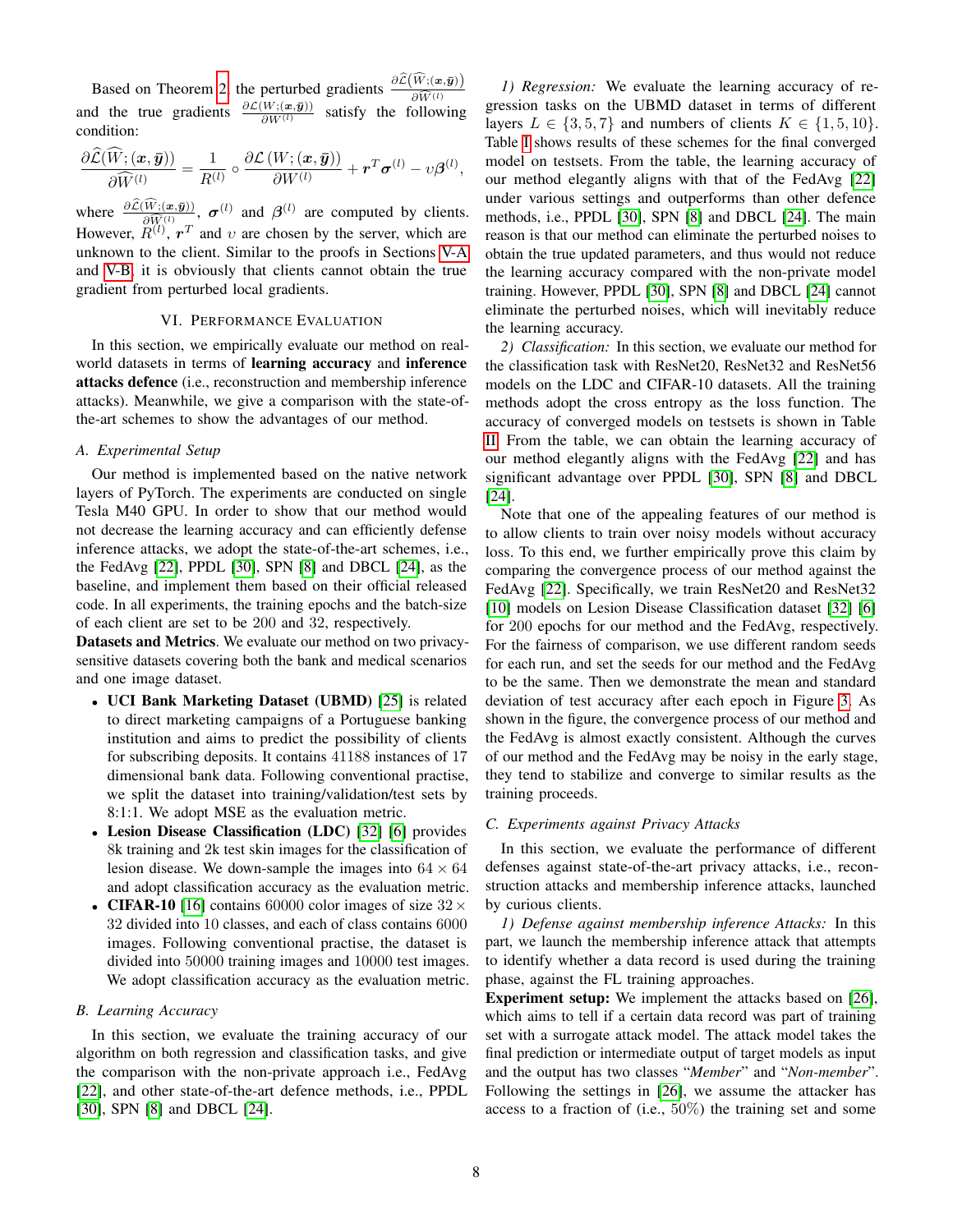|                                                                                                | TABLE I |  |
|------------------------------------------------------------------------------------------------|---------|--|
| MSE COMPARISON OF DIFFERENT DEFENSES FOR REGRESSION TASKS. LOWER MSE MEANS BETTER PERFORMANCE. |         |  |

<span id="page-8-0"></span>

|         | <b>PPDL</b><br>FedAvg $[22]$ |       |       | <b>DBCL</b> |       |       | <b>SPN</b> |             |       | Ours  |       |       |            |       |       |
|---------|------------------------------|-------|-------|-------------|-------|-------|------------|-------------|-------|-------|-------|-------|------------|-------|-------|
| Clients |                              | $L=5$ | $L=7$ | $L=3$       | $L=5$ | $L=7$ | $L=3$      | $L=5$ $L=7$ |       | $L=3$ | $L=5$ | $L=7$ | $L=3$      | $L=5$ | $L=7$ |
|         | 0.059                        | 0.059 | 0.058 | 0.063       | 0.062 | 0.068 | 0.062      | 0.063       | 0.062 | 0.064 | 0.060 | 0.067 | 0.061      | 0.059 | 0.060 |
|         | 0.079                        | 0.079 | 0.086 | 0.084       | 0.088 | 0.085 | 0.091      | 0.086       | 0.085 | 0.082 | 0.084 | 0.088 | $_{0.081}$ | 0.080 | 0.084 |
| 10      | 0.097                        | 0.100 | 0.113 | 0.115       | 0.108 | 0.119 | 0.124      | 0.118       | 0.120 | 0.126 | 0.123 | 0.115 | 0.100      | 0.101 | 0.102 |

Some operations (e.g., dividing by random vectors) that are unavoidable in model training may cause precision errors, but the corresponding effects are negligible (see the results for the FedAvg and our scheme).

| TABLE II                                                            |  |
|---------------------------------------------------------------------|--|
| ACCURACY RESULT FOR CLASSIFICATION TASK ON LDC AND CIFAR10 DATASET. |  |

<span id="page-8-1"></span>

|         |              | FedAvg                  |                         |                         | <b>PPDL</b>             |                         | <b>DBCL</b>             |                         | <b>SPN</b>              |                         |                         | Ours                    |                         |                         |                         |                         |
|---------|--------------|-------------------------|-------------------------|-------------------------|-------------------------|-------------------------|-------------------------|-------------------------|-------------------------|-------------------------|-------------------------|-------------------------|-------------------------|-------------------------|-------------------------|-------------------------|
|         | participants | ResNet20                | ResNet32                | ResNet56                | ResNet20                | ResNet32                | ResNet56                | ResNet20                | ResNet32                | ResNet56                | ResNet20                | ResNet32                | ResNet56                | ResNet20                | ResNet32                | ResNet56                |
| LDC     | 10           | 69.42<br>69.27<br>69.14 | 70.96<br>70.78<br>70.64 | 72.79<br>71.61<br>71.10 | 66.73<br>67.41<br>67.21 | 67.21<br>67.45<br>67.45 | 67.34<br>67.63<br>67.55 | 67.33<br>69.23<br>68.93 | 67.56<br>69.85<br>70.42 | 67.83<br>70.46<br>70.95 | 68.25<br>68.47<br>68.62 | 68.63<br>68.63<br>68.74 | 69.31<br>68.94<br>69.31 | 69.33<br>69.29<br>69.22 | 71.05<br>70.84<br>70.62 | 72.83<br>71.55<br>71.23 |
| CIFAR10 | 10           | 92.31<br>92.17<br>91.93 | 92.59<br>92.47<br>92.19 | 93.18<br>93.09<br>92.32 | 88.75<br>88.67<br>88.41 | 89.26<br>89.16<br>88.53 | 89.32<br>89.24<br>88.74 | 91.56<br>91.53<br>91.25 | 91.73<br>91.48<br>91.72 | 92.05<br>91.69<br>92.03 | 89.03<br>88.45<br>89.59 | 89.36<br>89.63<br>89.68 | 89.72<br>90.12<br>89.81 | 92.24<br>92.14<br>91.89 | 92.61<br>92.50<br>92.24 | 93.20<br>93.05<br>92.35 |



<span id="page-8-2"></span>Fig. 3. Training curves for our method and FedAvg. The first and second rows demonstrate the results for ResNet20 and ResNet32 with 1, 5 and 10 clients respectively. The error bars stand for standard deviation and are shown every 5 epochs. Each experiment is repeated 5 times. Please note that it is best to view in color.

non-member samples. In this case, to balance the training, we select half of each batch to include member instances and the other half non-member instances from the attacker's background knowledge, which prevents the attack model from a bias towards member or non-member instances.

We initialized the weights using a normal distribution with mean 0 and standard deviation 0.01. The bias values of all layers are initialized with 0. The batch size of all experiments is 64. To train the attack model, we use the Adam optimizer with a learning rate of 0.0001. We train attack models for 100 epochs and pick the model with the highest testing accuracy, across all the 100 epochs. We conduct experiments on LDC and CIFAR-10 dataset with ResNet56 models. We consider the most strict case where the number of clients is set as 2. For a comprehensive comparison, we report the test accuracy and success rate for membership inference attacks by using

the output of the last three layers.

Experiment result: Tab. [III](#page-9-1) shows the comparison results about membership inference attacks in our method, FedAvg [\[22\]](#page-11-2), PPDL [\[30\]](#page-11-9), SPN [\[8\]](#page-10-2) and DBCL [\[24\]](#page-11-8). From the table, we can see that our method achieves the best learning accuracy while maintaining the strongest defence ability compared with other methods. More specifically, our method achieves attack success rate of around 50%, which means the clients can not infer any information from model outputs except blind guessing. Note that for the membership inference attack that infers a particular record is either a "member" or a "non-member", the worst attack success rate is 50% (i.e., blind guessing). However, the attack success rate of other defence methods is around  $60\%$ . which means that clients have a certain advantage to attack successfully compared with blind guessing.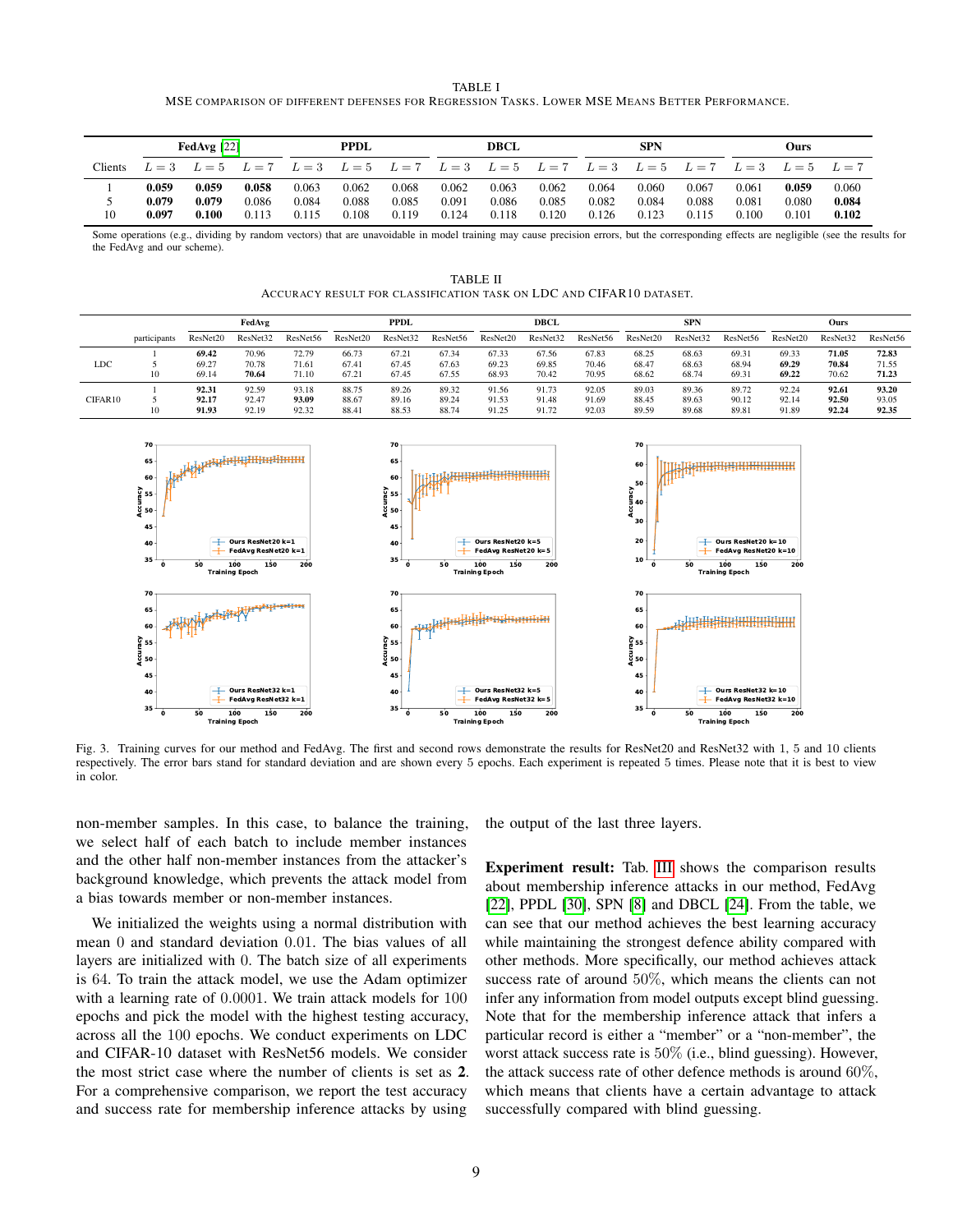#### TABLE III

<span id="page-9-1"></span>THE TRACING ATTACK RESULTS ON LDC AND CIFAR-10 DATASET. WE REPORT THE ACCURACY AND ATTACK SUCCESS RATE (ASR). WE CONSIDER THE CASES WHERE THE MALICIOUS CLIENT LAUNCHES ATTACK USING OUTPUT OF EACH OF THE LAST THREE LAYERS.

|         | Method                      | FedAvg | <b>PPDL</b> | DBCL  | <b>SPN</b> | <b>Ours</b> |
|---------|-----------------------------|--------|-------------|-------|------------|-------------|
|         | Accuracy                    | 72.79  | 67.34       | 67.83 | 69.31      | 72.83       |
|         | <b>ASR (Last Laver)</b>     | 70.21  | 59.53       | 64.75 | 62.37      | 50.24       |
| LDC     | <b>ASR</b> (Second to Last) | 68.50  | 59.23       | 53.44 | 62.02      | 49.96       |
|         | <b>ASR</b> (Third to Last)  | 66.45  | 58.73       | 52.71 | 61.50      | 49.87       |
|         | ASR (Last three)            | 72.33  | 61.84       | 64.25 | 62.41      | 50.02       |
|         | Accuracy                    | 93.18  | 89.32       | 92.05 | 89.72      | 93.20       |
|         | <b>ASR (Last Laver)</b>     | 77.31  | 61.33       | 66.44 | 63.95      | 50.24       |
| CIFAR10 | ASR (Second to Last)        | 75.17  | 60.59       | 52.71 | 61.72      | 50.13       |
|         | ASR (Third to Last)         | 76.48  | 60.83       | 51.62 | 61.25      | 49.83       |
|         | ASR (Last three)            | 77.56  | 61.72       | 65.32 | 63.80      | 49.93       |

*2) Defense against Reconstruction Attacks:* In this section, we launch two types of reconstruction attacks. On the one hand, recent research, dubbed GMI [\[40\]](#page-11-19), found that the private images from the training set of a certain model can be easily reconstructed with the help of a generative model (i.e. GAN [\[2\]](#page-10-8)). Thus, we first perform the experiments to show the defence ability of the attack that reconstruct the training images of certain category with the model output. On the other hand, Zhu et. al. [\[41\]](#page-11-4) presented the reconstruct attack, dubbed DLG, to recover training data from the local gradient information in FL. Thus, we also perform experiments to show the defence ability of the attack that reconstruct the training data from the local gradients.

Experiment setup: We evaluate the defensive ability of existing defence methods against GMI on LDC and CIFAR-10 datasets. Specifically, following [\[40\]](#page-11-19), we evenly split the training set based on the labels, and use one half as private set and the remainder as public set (the labels in the public set and private set have no overlaps). We evaluate the defence ability under the most strict setting: the attacker does not have any auxiliary knowledge about the private image, in which case he/she will recover the image from scratch. Similar to [\[40\]](#page-11-19), we adopt the following three metrics for evaluation: 1) Attack success rate (ASR): the prediction accuracy of the attacked model over the reconstructed images; 2) Feature Distance (Feat Dist): the feature distance between the reconstructed image and the centroid of the target class. The feature space is taken to be the output of the penultimate layer of the attacked model; and 3) K-Nearest Neighbor Distance (KNN Dist): We select the closest data point to the reconstructed image in the training set and the KNN Dist is set as their  $l_2$  distance in the feature space.

Experiment results: For the defence performance of the reconstruction attack against the GMI, we present the comparison results of different defenses in Tab [IV.](#page-9-2) From the table, we can see that our method achieves dominant advantages in all three metrics compared with other related methods, i.e., FedAvg [\[22\]](#page-11-2), PPDL [\[30\]](#page-11-9), SPN [\[8\]](#page-10-2) and DBCL [\[24\]](#page-11-8). Specifically, the ASR of our method is around 10% for both LDC and CIFAR-10 datasets, which is almost the optimal defensive ability. Note that the number of categories in both two datasets is 10, and thus the probability of random guessing the prediction is  $10\%$ . However,

the ASR of the non-defensive method (i.e., the FedAvg [\[22\]](#page-11-2)) for the LDC and CIFAR-10 are 60% and 68%, respectively. The ASR of other defensive methods (i.e., PPDL [\[30\]](#page-11-9), SPN [\[8\]](#page-10-2) and DBCL [\[24\]](#page-11-8)) are around 50%, which demonstrates a relative poor defensive ability. Besides, we also provide some visualization of the reconstructed images from CIFAR-10 in Fig. [4,](#page-10-9) where the reconstructed results of our method leaks almost zero information about the training dataset.

For the defence performance of the reconstruction attack against the DLG, we train ResNet20 models in CIFAR-100 on 5 clients with our method. Besides, since the work [\[41\]](#page-11-4) suggests adopting the differential privacy technique to defend the DLG attack, we take the PPDL [\[30\]](#page-11-9) as a comparison. In the PPDL [\[30\]](#page-11-9), the variance of added Gaussian noises are ranging from  $10^{-4}$  to  $10^{-1}$ ), respectively. Fig. [5](#page-10-10) gives the visualization of reconstructed result on a randomly sampled image from the testset of CIFAR-100. From the figure, we can see that our method has the same level of defensive ability as the PPDL with the highest level of noise  $(10^{-1})$ .

TABLE IV COMPARISON OF DIFFERENT DEFENSE METHODS AGAINST RECONSTRUCTION ATTACK.

<span id="page-9-2"></span>

|         |                  | FedAvg | PPDL    | DBCL    | <b>SPN</b> | <b>Ours</b> |
|---------|------------------|--------|---------|---------|------------|-------------|
| LDC.    | Accuracy         | 72.79  | 67.34   | 67.83   | 69.31      | 72.83       |
|         | <b>KNN</b> Dist  | 682.23 | 1386.48 | 862.51  | 804.39     | 2248.56     |
|         | <b>Feat Dist</b> | 736.47 | 1683.99 | 1052.85 | 879.13     | 2203.71     |
|         | ASR              | 60.22  | 33.70   | 51.66   | 55.37      | 11.49       |
| CIFAR10 | Accuracy         | 93.18  | 89.32   | 92.05   | 89.72      | 93.20       |
|         | <b>KNN</b> Dist  | 364.71 | 781.43  | 662.82  | 721.66     | 1866.47     |
|         | <b>Feat Dist</b> | 405.61 | 723.90  | 703.98  | 768.36     | 1953.94     |
|         | ASR              | 68.41  | 49.62   | 58.34   | 52.15      | 10.63       |

ASR: the prediction accuracy of the attacked model over the reconstructed images. Feat Dist: the feature distance between the reconstructed image and the centroid of the class. KNN Dist: the  $l_2$  distance of the closest data point to the reconstructed image.

## VII. RELATED WORK

<span id="page-9-0"></span>Federated learning (FL) was formally introduced by Google in 2016 [\[15\]](#page-11-20) to address data privacy in machine learning. However, recent works [\[26\]](#page-11-3), [\[41\]](#page-11-4) proved that the original FL schemes still face the risk of privacy leakage. Specifically, two types of inference attacks called reconstruction and membership inference attacks have been widely leveraged to obtain local training data of clients. To defend these two privacy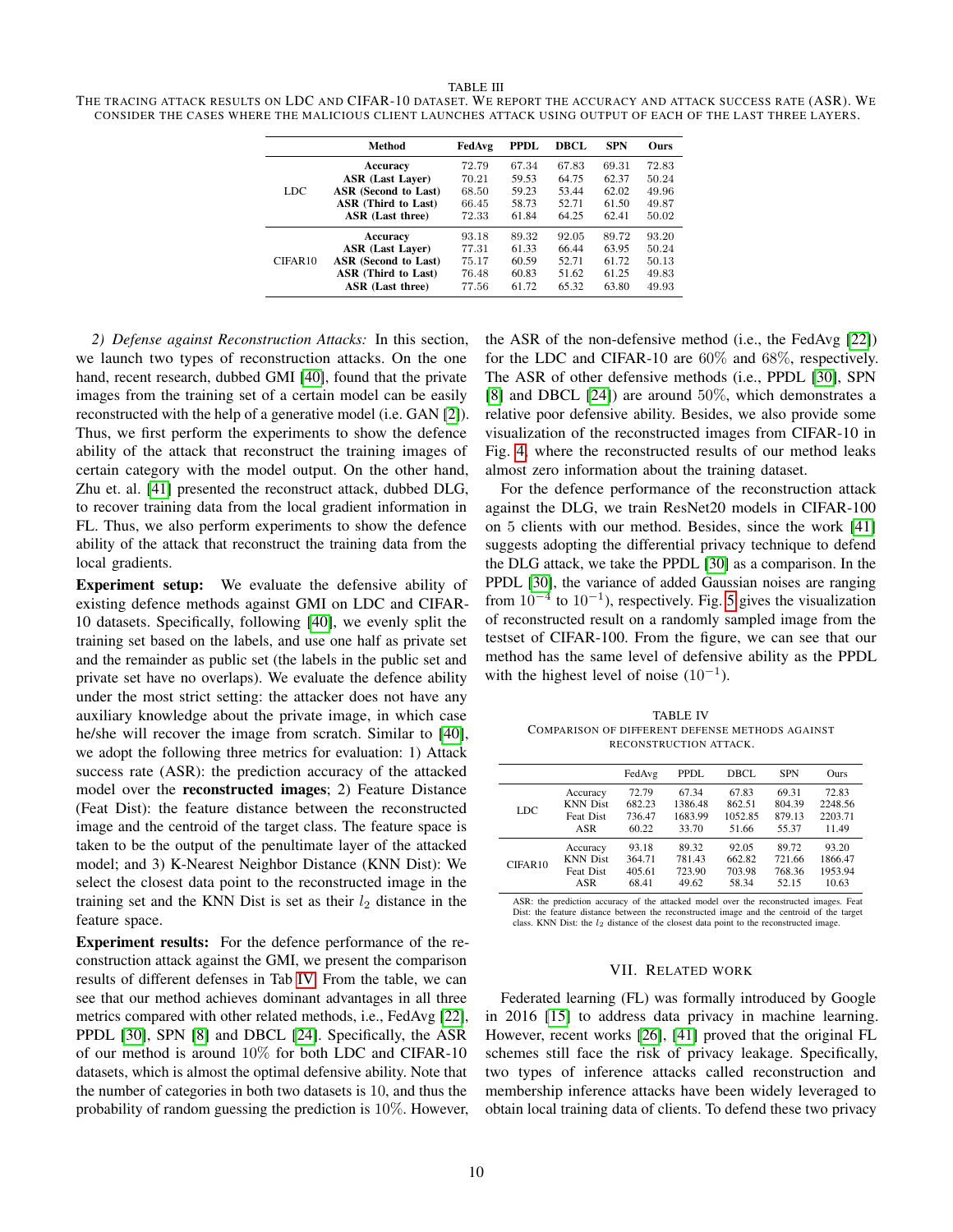

<span id="page-10-9"></span>Fig. 4. Reconstructed results of GMI against different defenses.



<span id="page-10-10"></span>Fig. 5. Reconstructed results of DLG against different defenses.

attacks, some compression methods such as selective gradients sharing [\[30\]](#page-11-9), reducing dimensionality [\[9\]](#page-10-11) and dropout [\[33\]](#page-11-21) were presented to decrease information disclosure, thereby defending against privacy attacks. However, these methods were proved to be almost ineffective for the defence ability or had a negative impact on the quality of the FL [\[8\]](#page-10-2). After that, due to the high efficiency and easy integration, differential privacy technique [\[7\]](#page-10-0) was widely adopted in FL to improve the defence ability [\[1\]](#page-10-12), [\[23\]](#page-11-5), [\[27\]](#page-11-6), [\[35\]](#page-11-7). For example, [\[1\]](#page-10-12) demonstrated how to maintain data privacy by adding Gaussian noise to shared gradients during the training of deep neural network. [\[41\]](#page-11-4) also suggested adding Gaussian noise to shared gradients to defend reconstruction attacks. However, differential privacy-based methods sacrifice model accuracy in exchange for privacy [\[37\]](#page-11-22), which is not suitable in some FL applications requiring high model accuracy [\[14\]](#page-11-10), [\[39\]](#page-11-23). Following the idea of differential privacy that injects random noises to perturb the shared parameters, the matrix sketching method [\[5\]](#page-10-13), [\[21\]](#page-11-24) was considered in FL to perturb the global model parameters. Besides, Fan et. al. [\[8\]](#page-10-2) leveraged elementwise adaptive gradients perturbations to defend reconstruction and membership inference attacks.

Unfortunately, these noises perturbation methods cannot achieve high learning accuracy and strong defence ability for reconstruction and membership inference attacks at the same time. Thus, in this paper, we try to design a novelty noise perturbation method that can achieve strong defence ability without sacrificing the learning accuracy. Note that there are other cryptography technologies, such as secure multi-party computation (MPC) [\[34\]](#page-11-25) and homomorphic encryption (HE) [\[3\]](#page-10-14) were proposed to address privacy risks in FL [\[4\]](#page-10-15), [\[20\]](#page-11-26), [\[28\]](#page-11-27), [\[38\]](#page-11-1). These schemes can provide strong privacy protection, but often incur significantly more demanding computational and communication cost while cannot be efficiently implemented in practice [\[8\]](#page-10-2), [\[14\]](#page-11-10), [\[39\]](#page-11-23). In this paper, our work is similar to the differential privacy, and thus does not consider the MPC and HE based schemes therein and refer readers to [\[31\]](#page-11-28), [\[38\]](#page-11-1).

## VIII. CONCLUSION

<span id="page-10-3"></span>In this paper, we have presented an efficient model perturbation method in federated learning to defense the state-ofthe-art privacy attacks launched by honest-but-curious clients. Specifically, the server perturbs the global model parameters by adding random selected noises before broadcasting them to clients, which prevents clients from obtaining true model parameters including the true local gradients. Therefore, it can defense two famous privacy attacks, i.e., reconstruction attack and membership inference attack. Meanwhile, unlike the differential privacy that cannot remove the added random noises, the proposed method ensures that the server can remove the added random noises from the aggregated local gradients, and thus would not reduce the learning accuracy. Extensive experiments about both regression and classification tasks demonstrate that the model accuracy of our scheme are almost the same as the plain training, and better than the state-of-the-art privacy defense schemes. Besides, extensive experiments about both reconstruction and membership inference attacks show that the defense ability of our scheme significantly outperforms than the state-of-the-art privacy defense schemes.

#### **REFERENCES**

- <span id="page-10-12"></span>[1] M. Abadi, A. Chu, I. J. Goodfellow, H. B. McMahan, I. Mironov, K. Talwar, and L. Zhang, "Deep learning with differential privacy," in *Proceedings of the 2016 ACM SIGSAC Conference on Computer and Communications Security, Vienna, Austria, October 24-28, 2016*, 2016, pp. 308–318.
- <span id="page-10-8"></span>[2] M. Arjovsky, S. Chintala, and L. Bottou, "Wasserstein GAN," *CoRR*, 2017.
- <span id="page-10-14"></span>[3] Z. Brakerski, "Fully homomorphic encryption without modulus switching from classical gapsvp," in *Advances in Cryptology - CRYPTO 2012 - 32nd Annual Cryptology Conference*, vol. 7417, 2012, pp. 868–886.
- <span id="page-10-15"></span>[4] K. Cheng, T. Fan, Y. Jin, Y. Liu, T. Chen, and O. Yang, "Secureboost: A lossless federated learning framework," *CoRR*, vol. abs/1901.08755, 2019.
- <span id="page-10-13"></span>[5] K. L. Clarkson and D. P. Woodruff, "Low rank approximation and regression in input sparsity time," in *Symposium on Theory of Computing Conference, STOC'13, Palo Alto, CA, USA, June 1-4, 2013*, 2013, pp. 81–90.
- <span id="page-10-7"></span>[6] N. C. F. Codella, V. Rotemberg, P. Tschandl, M. E. Celebi, S. W. Dusza, D. Gutman, B. Helba, A. Kalloo, K. Liopyris, M. A. Marchetti, H. Kittler, and A. Halpern, "Skin lesion analysis toward melanoma detection 2018: A challenge hosted by the international skin imaging collaboration (ISIC)," *CoRR*, vol. abs/1902.03368, 2019.
- <span id="page-10-0"></span>[7] C. Dwork, "Differential privacy," in *Automata, Languages and Programming, 33rd International Colloquium*, vol. 4052, 2006, pp. 1–12.
- <span id="page-10-2"></span>[8] L. Fan, K. Ng, C. Ju, T. Zhang, C. Liu, C. S. Chan, and Q. Yang, "Rethinking privacy preserving deep learning: How to evaluate and thwart privacy attacks," in *Federated Learning - Privacy and Incentive*, 2020, pp. 32–50.
- <span id="page-10-11"></span>[9] S. Fu, C. Xie, B. Li, and Q. Chen, "Attack-resistant federated learning with residual-based reweighting," *CoRR*, vol. abs/1912.11464, 2019.
- <span id="page-10-5"></span>[10] K. He, X. Zhang, S. Ren, and J. Sun, "Deep residual learning for image recognition," in *2016 IEEE Conference on Computer Vision and Pattern Recognition*, 2016, pp. 770–778.
- <span id="page-10-1"></span>[11] B. Hitaj, G. Ateniese, and F. Pérez-Cruz, "Deep models under the GAN: information leakage from collaborative deep learning," in *Proceedings of the 2017 ACM SIGSAC Conference on Computer and Communications Security*, 2017, pp. 603–618.
- <span id="page-10-4"></span>[12] R. A. Horn and C. R. Johnson, *Matrix Analysis, 2nd Ed*. Cambridge University Press, 2012.
- <span id="page-10-6"></span>[13] G. Huang, Z. Liu, L. van der Maaten, and K. Q. Weinberger, "Densely connected convolutional networks," in *2017 IEEE Conference on Computer Vision and Pattern Recognition, CVPR 2017*, 2017, pp. 2261– 2269.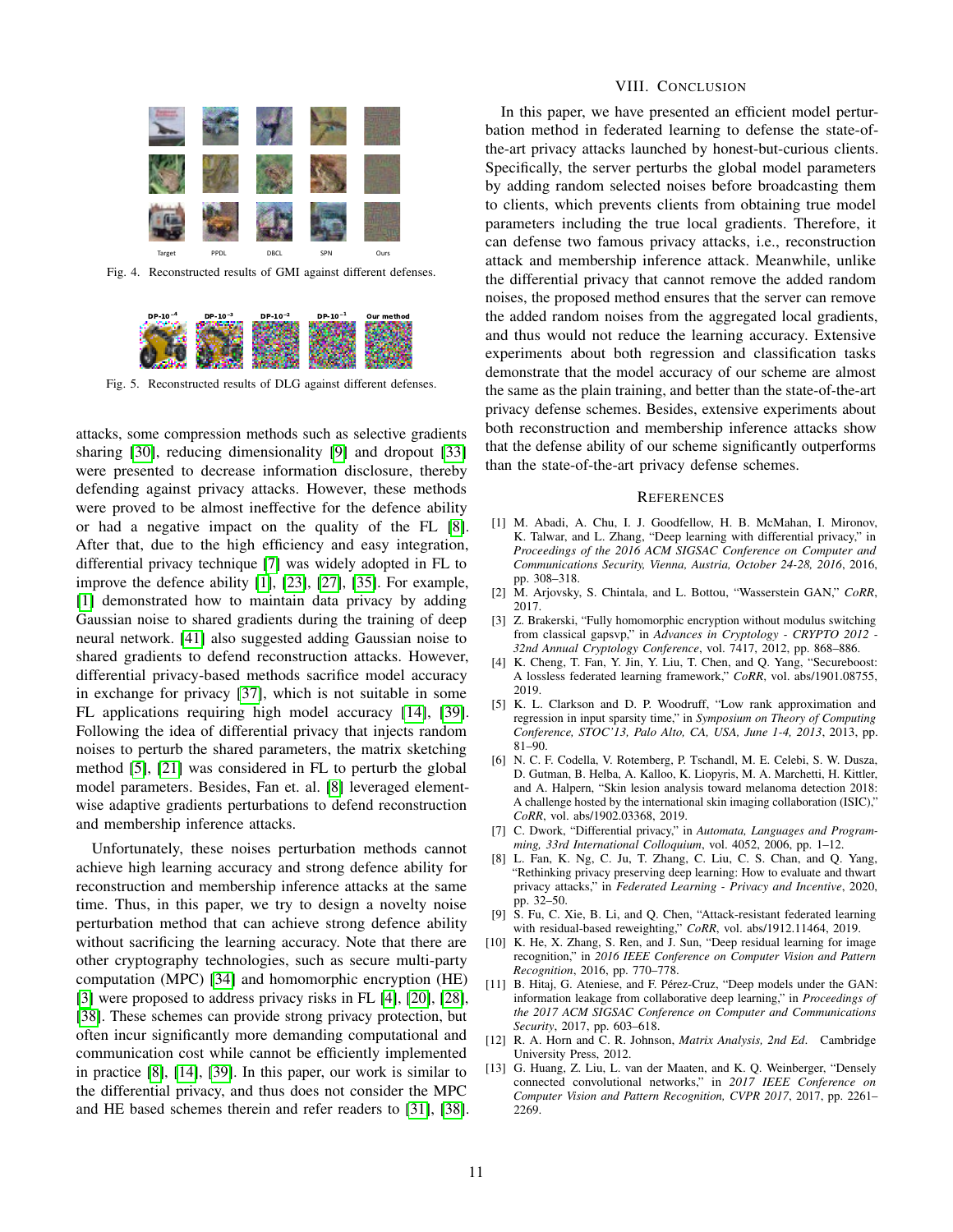- <span id="page-11-10"></span>[14] P. Kairouz, H. B. McMahan, B. Avent, A. Bellet, M. Bennis, A. N. Bhagoji, K. Bonawitz, Z. Charles, G. Cormode, R. Cummings, and et al., "Advances and open problems in federated learning," *CoRR*, vol. abs/1912.04977, 2019.
- <span id="page-11-20"></span>[15] J. Konecný, H. B. McMahan, F. X. Yu, P. Richtárik, A. T. Suresh, and D. Bacon, "Federated learning: Strategies for improving communication efficiency," *CoRR*, vol. abs/1610.05492, 2016.
- <span id="page-11-18"></span>[16] A. Krizhevsky and G. Hinton, "Learning multiple layers of features from tiny images," 2009.
- <span id="page-11-11"></span>[17] T. Li, A. K. Sahu, A. Talwalkar, and V. Smith, "Federated learning: Challenges, methods, and future directions," *IEEE Signal Process. Mag.*, vol. 37, no. 3, pp. 50–60, 2020.
- <span id="page-11-13"></span>[18] X. Li, K. Huang, W. Yang, S. Wang, and Z. Zhang, "On the convergence of fedavg on non-iid data," in *8th International Conference on Learning Representations*, 2020.
- <span id="page-11-14"></span>[19] T. Lin, A. RoyChowdhury, and S. Maji, "Bilinear convolutional neural networks for fine-grained visual recognition," *IEEE Trans. Pattern Anal. Mach. Intell.*, vol. 40, no. 6, pp. 1309–1322, 2018.
- <span id="page-11-26"></span>[20] C. Liu, S. Chakraborty, and D. C. Verma, "Secure model fusion for distributed learning using partial homomorphic encryption," in *Policy-Based Autonomic Data Governance*, vol. 11550, 2018, pp. 154–179.
- <span id="page-11-24"></span>[21] M. W. Mahoney, "Randomized algorithms for matrices and data," *Found. Trends Mach. Learn.*, vol. 3, no. 2, pp. 123–224, 2011.
- <span id="page-11-2"></span>[22] B. McMahan, E. Moore, D. Ramage, S. Hampson, and B. A. y Arcas, "Communication-efficient learning of deep networks from decentralized data," in *Proceedings of the 20th International Conference on Artificial Intelligence and Statistics*, vol. 54, 2017, pp. 1273–1282.
- <span id="page-11-5"></span>[23] H. B. McMahan, D. Ramage, K. Talwar, and L. Zhang, "Learning differentially private recurrent language models," in *6th International Conference on Learning Representations*, 2018.
- <span id="page-11-8"></span>[24] S. W. Mengjiao Zhang, "Matrix sketching for secure collaborative machine learning," 2020.
- <span id="page-11-16"></span>[25] S. Moro, P. Cortez, and P. Rita, "A data-driven approach to predict the success of bank telemarketing," *Decis. Support Syst.*, vol. 62, pp. 22–31, 2014.
- <span id="page-11-3"></span>[26] M. Nasr, R. Shokri, and A. Houmansadr, "Comprehensive privacy analysis of deep learning: Passive and active white-box inference attacks against centralized and federated learning," in *2019 IEEE Symposium on Security and Privacy*, 2019, pp. 739–753.
- <span id="page-11-6"></span>[27] M. A. Pathak, S. Rane, and B. Raj, "Multiparty differential privacy via aggregation of locally trained classifiers," in *Advances in Neural Information Processing Systems 23: 24th Annual Conference on Neural Information Processing Systems 2010*, 2010, pp. 1876–1884.
- <span id="page-11-27"></span>[28] L. T. Phong, Y. Aono, T. Hayashi, L. Wang, and S. Moriai, "Privacypreserving deep learning via additively homomorphic encryption," *IEEE Trans. Inf. Forensics Secur.*, vol. 13, no. 5, pp. 1333–1345, 2018.
- <span id="page-11-12"></span>[29] J. Schmidhuber, "Deep learning in neural networks: An overview," *Neural Networks*, vol. 61, pp. 85–117, 2015.
- <span id="page-11-9"></span>[30] R. Shokri and V. Shmatikov, "Privacy-preserving deep learning," in *ACM SIGSAC*, 2015.
- <span id="page-11-28"></span>[31] H. C. Tanuwidjaja, R. Choi, and K. Kim, "A survey on deep learning techniques for privacy-preserving," in *Machine Learning for Cyber Security - Second International Conference, ML4CS 2019, Xi'an, China, September 19-21, 2019, Proceedings*, 2019, pp. 29–46.
- <span id="page-11-17"></span>[32] P. Tschandl, C. Rosendahl, and H. Kittler, "The HAM10000 dataset: A large collection of multi-source dermatoscopic images of common pigmented skin lesions," *CoRR*, vol. abs/1803.10417, 2018.
- <span id="page-11-21"></span>[33] S. Wager, S. I. Wang, and P. Liang, "Dropout training as adaptive regularization," in *Advances in Neural Information Processing Systems 26: 27th Annual Conference on Neural Information Processing Systems 2013. Proceedings of a meeting held December 5-8, 2013, Lake Tahoe, Nevada, United States*, 2013, pp. 351–359.
- <span id="page-11-25"></span>[34] Z. Wang, S. S. Cheung, and Y. Luo, "Information-theoretic secure multiparty computation with collusion deterrence," *IEEE Trans. Inf. Forensics Secur.*, vol. 12, no. 4, pp. 980–995, 2017.
- <span id="page-11-7"></span>[35] K. Wei, J. Li, M. Ding, C. Ma, H. H. Yang, F. Farokhi, S. Jin, T. Q. S. Quek, and H. V. Poor, "Federated learning with differential privacy: Algorithms and performance analysis," *IEEE Trans. Inf. Forensics Secur.*, vol. 15, pp. 3454–3469, 2020.
- <span id="page-11-0"></span>[36] Wikipedia, "Facebook-cambridge analytica data scandal," [https://en.wikipedia.org/wiki/Facebook%E2%80%93Cambridge](https://en.wikipedia.org/wiki/Facebook%E2%80%93Cambridge_Analytica_data_scandal) [Analytica](https://en.wikipedia.org/wiki/Facebook%E2%80%93Cambridge_Analytica_data_scandal)\_data\_scandal, 2018.
- <span id="page-11-22"></span>[37] G. Xu, H. Li, S. Liu, K. Yang, and X. Lin, "Verifynet: Secure and verifiable federated learning," *IEEE Trans. Inf. Forensics Secur.*, vol. 15, pp. 911–926, 2020.
- <span id="page-11-1"></span>[38] Q. Yang, Y. Liu, T. Chen, and Y. Tong, "Federated machine learning: Concept and applications," *ACM Trans. Intell. Syst. Technol.*, vol. 10, no. 2, pp. 12:1–12:19, 2019.
- <span id="page-11-23"></span>[39] C. Zhang, S. Li, J. Xia, W. Wang, F. Yan, and Y. Liu, "Batchcrypt: Efficient homomorphic encryption for cross-silo federated learning," in *2020 USENIX Annual Technical Conference*, 2020, pp. 493–506.
- <span id="page-11-19"></span>[40] Y. Zhang, R. Jia, H. Pei, W. Wang, B. Li, and D. Song, "The secret revealer: Generative model-inversion attacks against deep neural networks," in *CVPR*, 2020.
- <span id="page-11-4"></span>[41] L. Zhu, Z. Liu, and S. Han, "Deep leakage from gradients," in *Advances in Neural Information Processing Systems 32: Annual Conference on Neural Information Processing Systems 2019*, 2019, pp. 14 747–14 756.

## <span id="page-11-15"></span>APPENDIX A PROOF OF THEOREM [1](#page-4-1)

Based on Eq. [\(8\)](#page-4-0), we can deduce that

$$
\begin{cases} R^{(1)} = D_{r^{(1)}} E^{(1)} \text{ and } R^{(L)} D_{r^{(L-1)}} = E^{(L)}, \\ R^{(l)} D_{r^{(l-1)}} = D_{r^{(l)}} E^{(l)}, \text{ for } 2 \le l \le L-1, \end{cases}
$$

where  $D_{r(1)}$  is the  $n_l \times n_l$  diagonal matrix whose main diagonal is  $r^{(1)}$  and  $E^{(l)}$  is the  $n_l \times n_{l-1}$  matrix whose entries are all 1s, for  $l = 1, 2, \ldots, L$ . Next, we first prove Eq. [\(11\)](#page-4-4) by mathematical induction. Specifically, when  $l = 1$ , we can obtain

$$
\hat{\boldsymbol{y}}^{(1)} = ReLU \left( \widehat{W}^{(1)} \boldsymbol{x} \right) = ReLU \left( \left( R^{(1)} \circ W^{(1)} \right) \boldsymbol{x} \right)
$$
\n
$$
= ReLU \left( \left( D_{\boldsymbol{r}^{(1)}} E^{(1)} \circ W^{(1)} \right) \boldsymbol{x} \right)
$$
\n
$$
\stackrel{(a)}{=} ReLU \left( D_{\boldsymbol{r}^{(1)}} \left( E^{(1)} \circ W^{(1)} \right) \boldsymbol{x} \right)
$$
\n
$$
= ReLU \left( D_{\boldsymbol{r}^{(1)}} W^{(1)} \boldsymbol{x} \right) \stackrel{(b)}{=} ReLU \left( \boldsymbol{r}^{(1)} \circ (W^{(1)} \boldsymbol{x}) \right)
$$
\n
$$
\stackrel{(c)}{=} \boldsymbol{r}^{(1)} \circ ReLU (W^{(1)} \boldsymbol{x}) = \boldsymbol{r}^{(1)} \circ \boldsymbol{y}^{(1)},
$$

where the above equations  $(a)$  and  $(b)$  follow from the properties of Hadamard product (See Definition [1\)](#page-2-6), and the equation (c) follows from  $r^{(1)} \in R_{>0}^{n_1}$ . Then, for  $2 \leq l \leq L-1$ , assuming  $\hat{\mathbf{y}}^{(l-1)} = \mathbf{r}^{(l-1)} \circ \mathbf{y}^{(l-1)}$  by induction. Then, we have

$$
\hat{\mathbf{y}}^{(l)} = ReLU \left( \widehat{W}^{(l)} \hat{\mathbf{y}}^{(l-1)} \right) \n= ReLU \left( \left( R^{(l)} \circ W^{(l)} \right) \left( \mathbf{r}^{(l-1)} \circ \mathbf{y}^{(l-1)} \right) \right) \n= ReLU \left( \left( R^{(l)} \circ W^{(l)} \right) D_{\mathbf{r}^{(l-1)}} \mathbf{y}^{(l-1)} \right) \n= ReLU \left( \left( (R^{(l)} D_{\mathbf{r}^{(l-1)}}) \circ W^{(l)} \right) \mathbf{y}^{(l-1)} \right) \n= ReLU \left( \left( D_{\mathbf{r}^{(l)}} E^{(l)} \circ W^{(l)} \right) \mathbf{y}^{(l-1)} \right) \n= ReLU \left( \left( D_{\mathbf{r}^{(l)}} (E^{(l)} \circ W^{(l)}) \right) \mathbf{y}^{(l-1)} \right) \n= ReLU \left( D_{\mathbf{r}^{(l)}} W^{(l)} \mathbf{y}^{(l-1)} \right) = ReLU \left( \mathbf{r}^{(l)} \circ (W^{(l)} \mathbf{y}^{(l-1)}) \right) \n= \mathbf{r}^{(l)} \circ ReLU \left( W^{(l)} \mathbf{y}^{(l-1)} \right) = \mathbf{r}^{(l)} \circ \mathbf{y}^{(l)}.
$$

Then, we prove Eq. [\(12\)](#page-4-5) as follows.

$$
\hat{\mathbf{y}}^{(L)} = \widehat{W}^{(L)} \hat{\mathbf{y}}^{(L-1)} = (R^{(L)} \circ W^{(L-1)} + R^{(a)}) \hat{\mathbf{y}}^{(L-1)} \n= (R^{(L)} \circ W^{(L-1)}) (\mathbf{r}^{(L-1)} \circ \mathbf{y}^{(L-1)}) + R^{(a)} \hat{\mathbf{y}}^{(L-1)} \n= (R^{(L)} D_{\mathbf{r}^{(L-1)}}) \circ W^{(L)} \mathbf{y}^{(L-1)} + R^{(a)} \hat{\mathbf{y}}^{(L-1)} \n= W^{(L)} \mathbf{y}^{(L-1)} + R^{(a)} \hat{\mathbf{y}}^{(L-1)} = \mathbf{y}^{(L)} + \alpha \gamma \circ \mathbf{r}^{(a)} \n= \mathbf{y}^{(L)} + \alpha \mathbf{r}.
$$